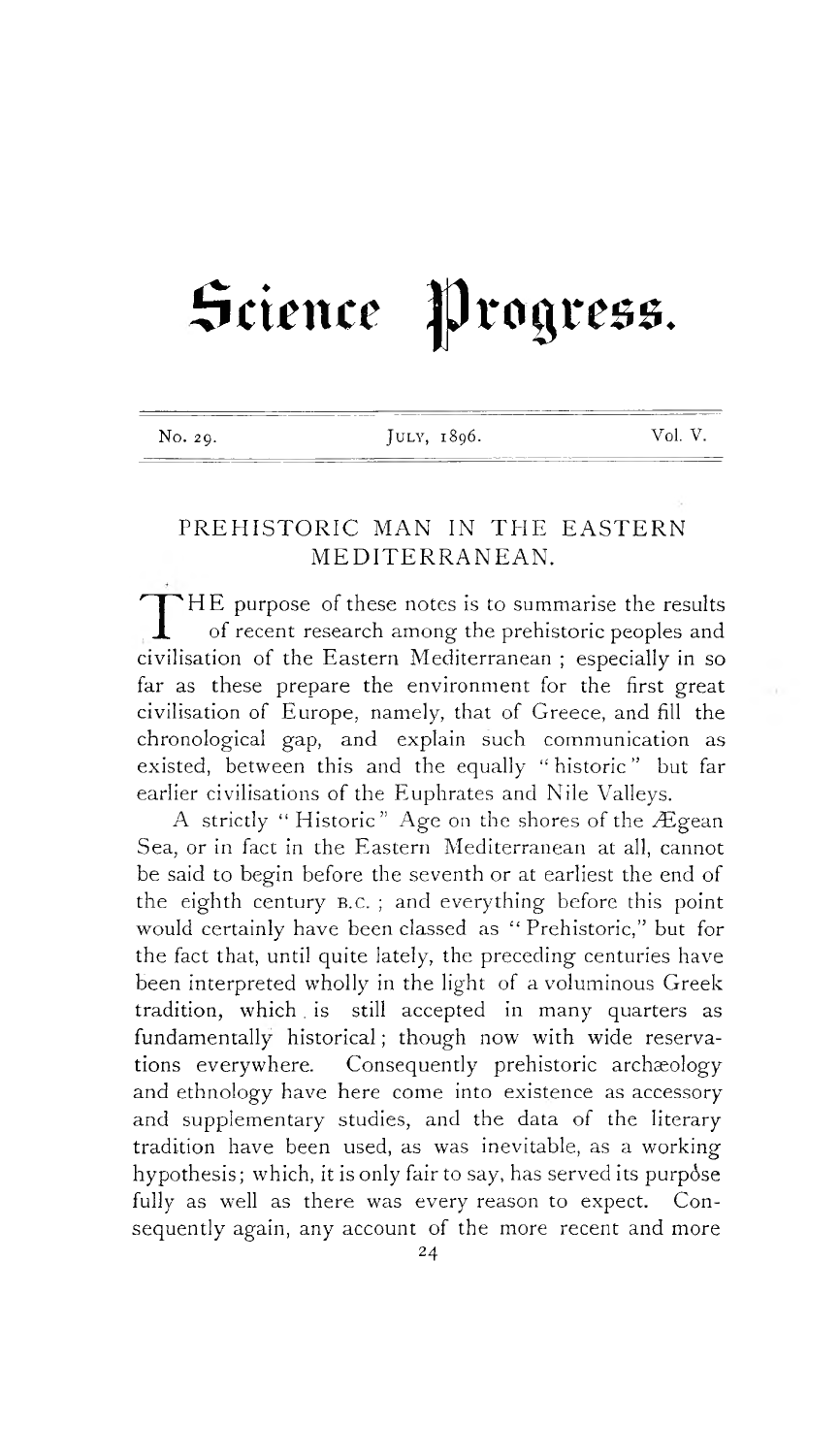### 336 *SCIENCE PROGRESS.*

strictly anthropological work in this field must stand, if it is to be intelligible, in close relation with the data and assumptions, which have so mainly determined its course.

## ANCIENT TRADITIONS AND MODERN INTERPRETATIONS.

i. The data upon which Greeks of the sixth and early fifth centuries relied for the reconstruction of their own history consisted wholly of traditional anecdotes, appended to traditional genealogies, or grouped, in more or less organic connection, round equally traditional events, such as an invasion of the Troad, or an exploration of the Euxine, or the adventures of a typical navigator like Odysseus. Many of the lays in which these anecdotes were preserved can be traced with some probability to their places of origin, which range from Cyprus to the islands off the west coast of Greece, and from Thessaly and the Troad to Crete. All profess to represent the civilisation of the Ægean area at a period removed by several centuries from the point at which the Hellenic world emerges into history ; and the traditional chronology of historical Hellas went up to an era which is slightly later, but approximately contemporary with the latest episodes of the Epic poems. Now though the lays which display the greater literary skill and the maturer idiom give a less vivid and more conventional picture ; and though occasional allusions occur to customs and beliefs which are characteristic of Hellenic culture, those others which Greek tradition reckons primary, namely, the Iliad and the Odyssey, are obviously at close quarters with their subject ; and if there is one thing certain about the civilisation of the "Homeric Age" thus described, it is that it differs in nearly every important feature from that of the " Hellenic Age" of historical Greece.

2. The Greeks, in fact, themselves regarded their earliest literature as antedating the chronological limits of their history, and already perceived that they belonged to a different order of things. In particular, the ethnography of the Ægean, preserved in an admittedly late and degenerate lay, differs uniformly from that of historic Hellas as far back as it can be traced, and those names are almost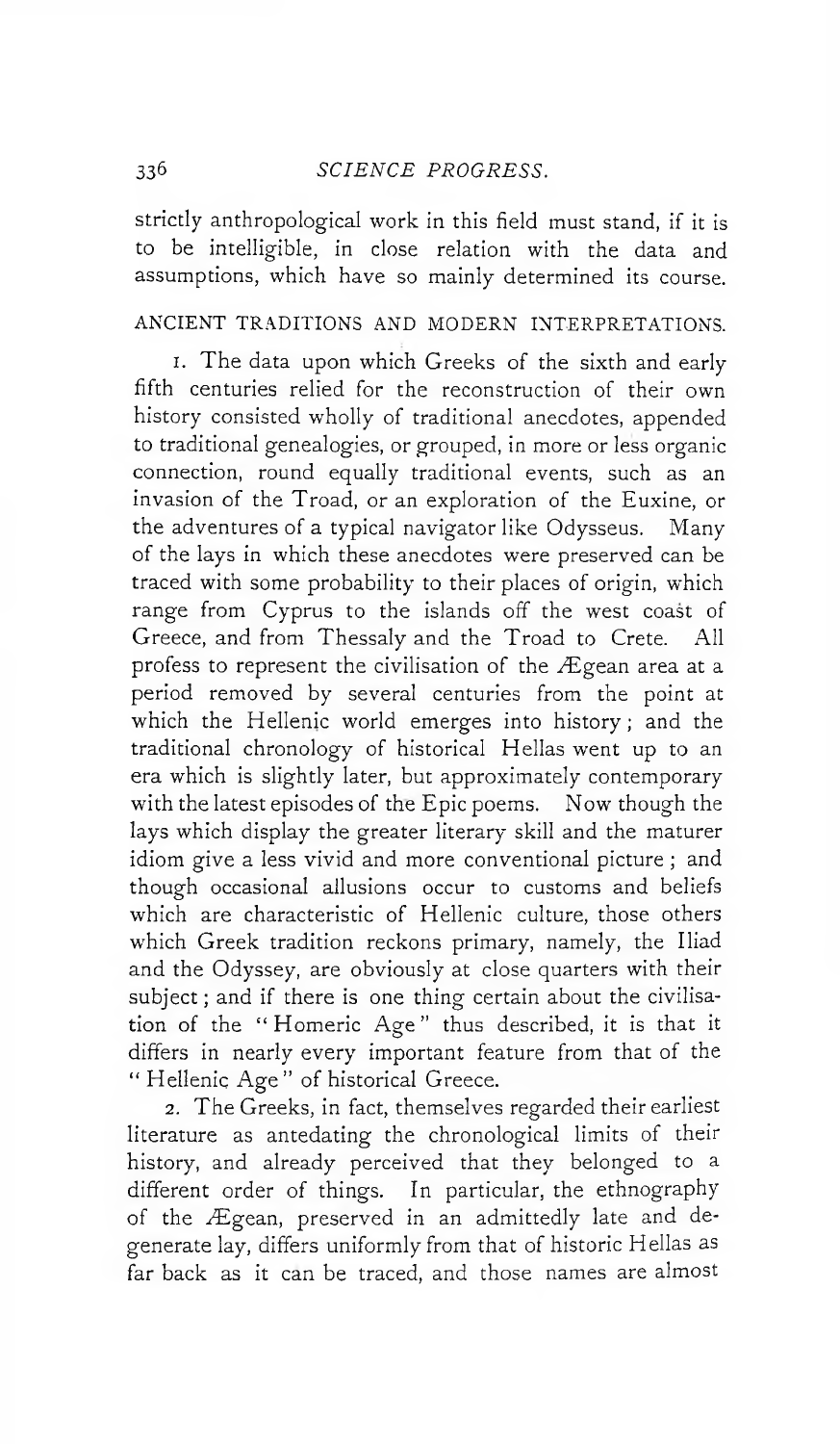absent by which the Greek race was denoted historically ; by its western neighbours as " $E\lambda\lambda\eta\nu\epsilon\epsilon$ , by its eastern neighbours as *' laovtc;* (Javan). This inconsistency was attributed by the Greeks themselves to a period of invasion and migration analogous to that which broke up the Græco-Roman^ civilisation of the Mediterranean. Dorian, Thessalian and Bœotian mountaineers were represented as forcing the barrier, or descending from the highlands, of the Balkans, bringing the old established "Achæan" civilisation to an abrupt close, and reducing the Ægean, and mainland Greece in particular, to a chaotic and barbarous state, the recovery from which is the dawn of the historical Hellenic genius.

3. Some facts within their own experience went to confirm this view. Here and there tribes retained the names and the mode of life of the earlier age ; or a noble family professed to trace its descent beyond the limits of current genealogy, and to identify itself with a Royal house of Achæan princes; and here and there ruined fortresses remained, or ancient tombs had been disturbed, which seemed to confirm the description of Achaean splendour in the ballads.

4. Thus much had been established from the beginning of Greek History onwards, and had not been seriously shaken by successive attempts to discredit the traditional view. The theories that the lays are comparatively late compositions, and that they stand in no close relation to a pre-Hellenic age ; that the Achaean Age is an invention, and the Period of the Migrations a hypothesis to explain its inconsistency with the facts of historical geography, all prove too much, and may be met with *argumenta ad hominem* from the same traditional data. No literary critic of the Epic has yet purged himself of a sediment of traditional preconception  $p$  and, in proportion as one or another has attempted to do so, he has been reduced to a merely agnostic position.

5. Further, until very recent years, every attempt which was made to elucidate the civilisation of the Homeric Age by the monuments of early Greek civilisation rested upon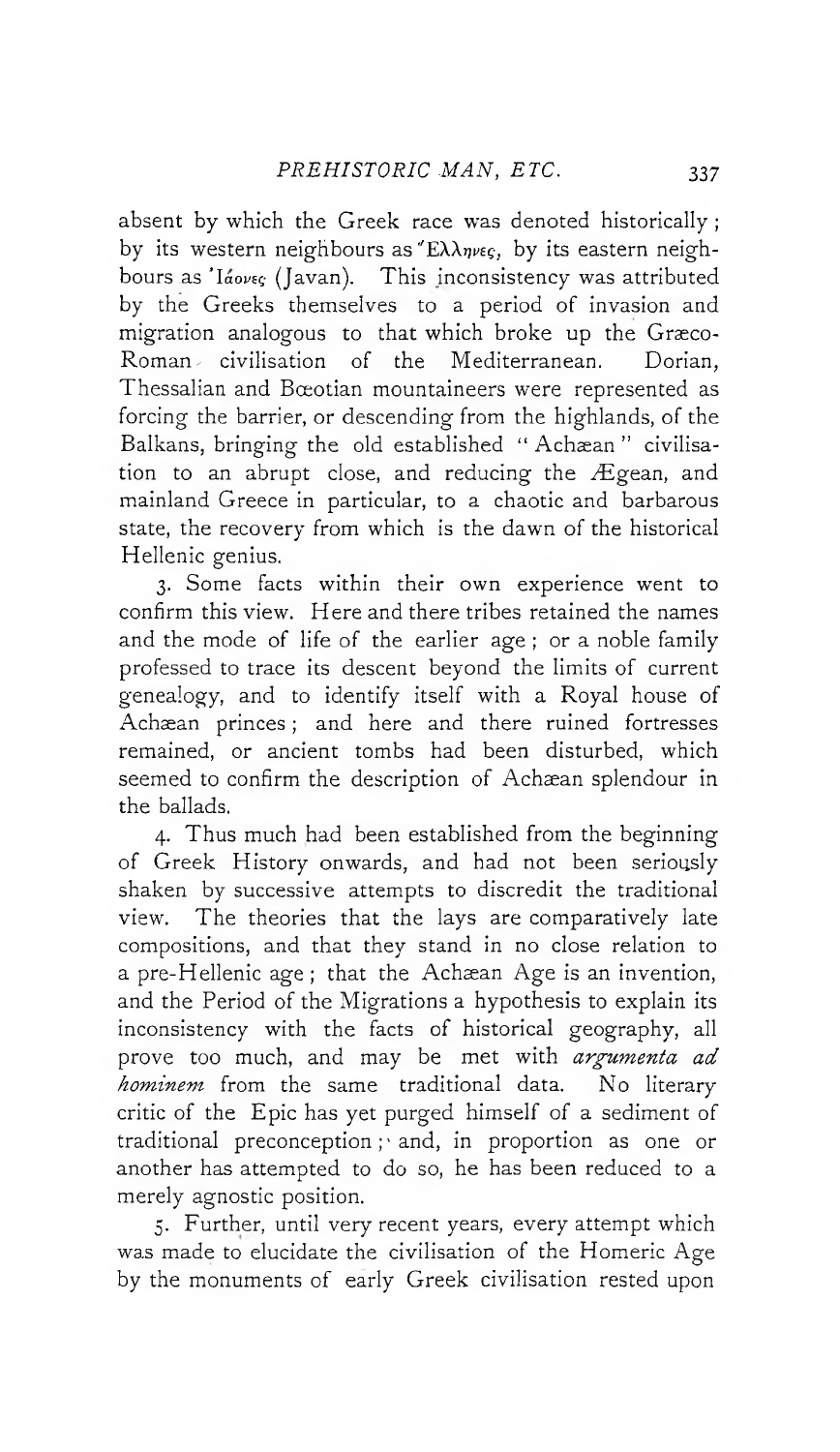the assumption that the representations of dress, armour etc., of the sixth, fifth and fourth centuries b.c., were valid illustrations of poems which at the latest belonged to the seventh, and on an average were assigned to the ninth or tenth century. The reason of this was that Homeric subjects in Greek art are uniformly furnished with accessories of the age of the artist, and that until the study of Classical Antiquities began to be infected with the " evolutionary notions" which had already long.been current in all other departments of Ethnography, the attention of students of Greek art and culture was strictly confined to mature and decadent art ; everything which could not be assigned to a century subsequent to the fifth was either dismissed as barbaric, or discounted as a " Phœnician importation "; the part which " Phœnician" fables, ancient and modern, have played in the historical study of the Mediterranean area will be considered briefly later on. Such, for example, was the received opinion— so far as there was one— of such discoveries of pre-Hellenic culture as those of M. Fouqué's expedition to the Island of Santorin (Thera, 1862), where, in the course of a geological investigation, a primitive settlement was found under a thick bed of volcanic debris, or of those of MM. Salzmann and Biliotti (1868-71), who in searching for antiquities in Rhodes found at Ialysos, for the British Museum, a magnificent collection of early vases which are now known to be Mykenæan, and second only in quality and variety to those from Mykenæ itself. The Santorin settlement was simply taken to confirm the legend of the Phcenician colony of Kadmos (Hdt. iv., 147), and the vases from Ialysos were explained as the barbarous but immediate predecessors of those from Kamiros, were classed with them as " Græco-Phœnician," and were referred to the seventh century, in spite of the absence of Egyptian objects of the twenty-sixth Dynasty, and the presence of objects of the eighteenth : a view which in certain quarters is not yet quite extinct.

6. It was not till 1871 that Dr. Heinrich Scnliemann was enabled to execute his lifelong ambition of testing with the spade the Greek tradition that the site of the Græco-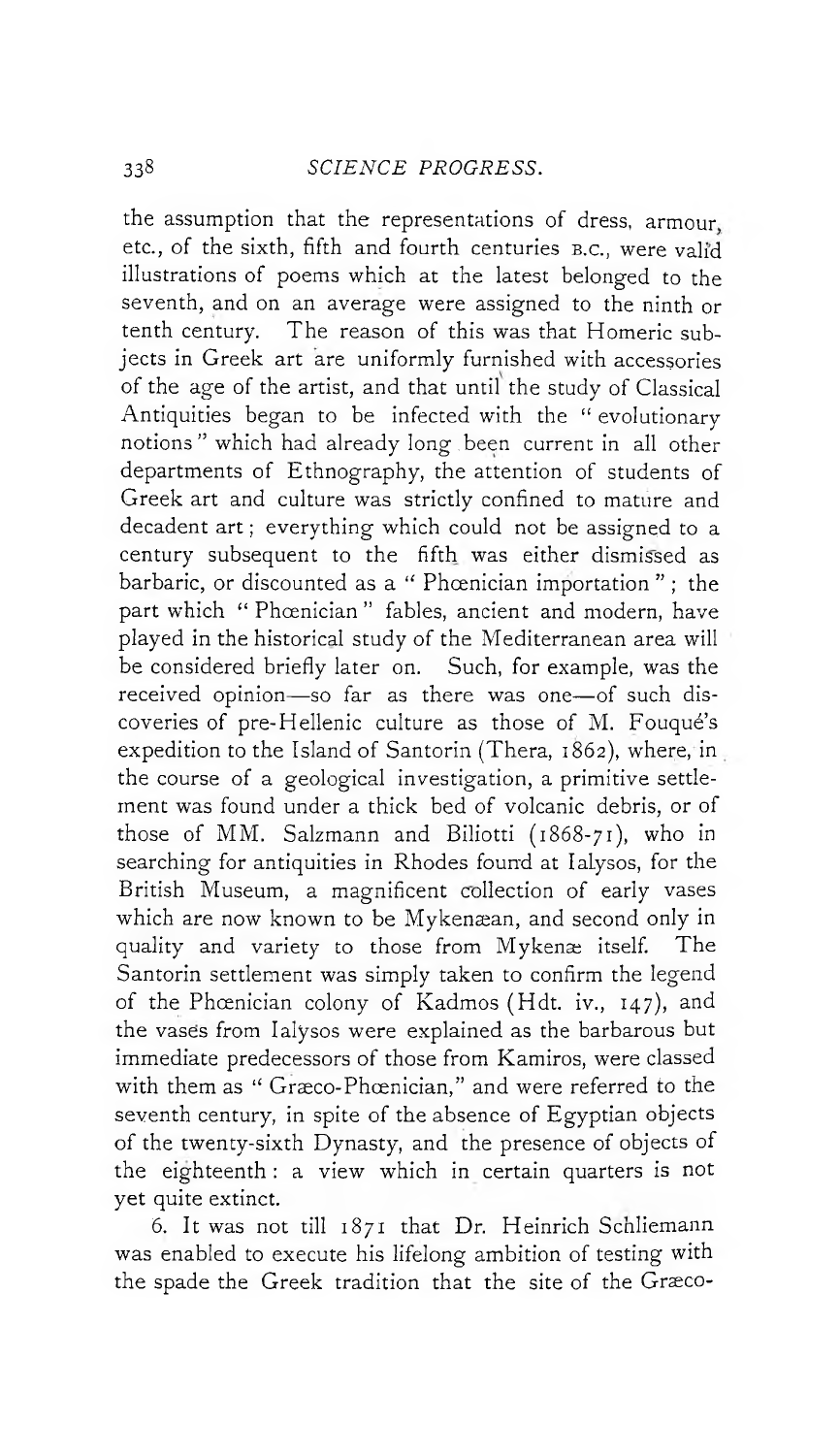Roman town of Ilion was also the site of Homer's Troy. The tradition had indeed been sorely handled by Demetrios of Skepsis, a local antiquary of the second century b.c., on the geological ground that the Plain of Troy is of recent alluvial formation; and by other critics on the score of inconsistency with the Homeric narrative. But the Bali Dagh, the site suggested by Demetrios, and in fact the only alternative, is far more inconsistent, and is put absolutely out of question by Dr. Schliemann's discoveries. In successive seasons  $(1871-3, 1876-82)$  he laid bare not one, but six cities, built one after another on the same site, and forming an accumulation of walls and debris some thirty feet deep ; and, among these, two additional layers have been distinguished in the confirmatory excavations of Dr. Dörpfeld, 1892-94. The latter, however, indicate that Dr. Schliemann's earlier work was not, from the circumstances of the case, sufficiently closely watched throughout, and that in some cases objects were probably picked up at lower levels than those to which they properly belong. In particular, it is not clear that the *cache* of jewellery and plate known as the " Great Treasure of Priam" was *not* hidden originally in a shaft of some depth.

7. Dr. Schliemann claimed as the Homeric Troy the Second Town from the bottom, which had perished by fire, and in which the " Great Treasure" was found. But the Sixth Town, which Dr. Schliemann described as Lydian, was shown by Dr. Dörpfeld in 1892-93 to be larger and more important than was at first supposed, and to correspond closely with the remains found subsequently at Mykenæ and elsewhere.

8. With the same purpose in view of testing the Homeric tradition, Dr. Schliemann proceeded in 1875-6 to excavate the citadel of Mykenæ, in the Peloponnese, the traditional centre of the Achaian feudal confederacy. Here the results were equally unexpected, but no less confirmatory of the legend. A civilisation was brought to light wholly un-Hellenic, but far from barbarous ; greatly in advance of all but the latest layers of Hissarlik, and presenting already the marks of decadence after a protracted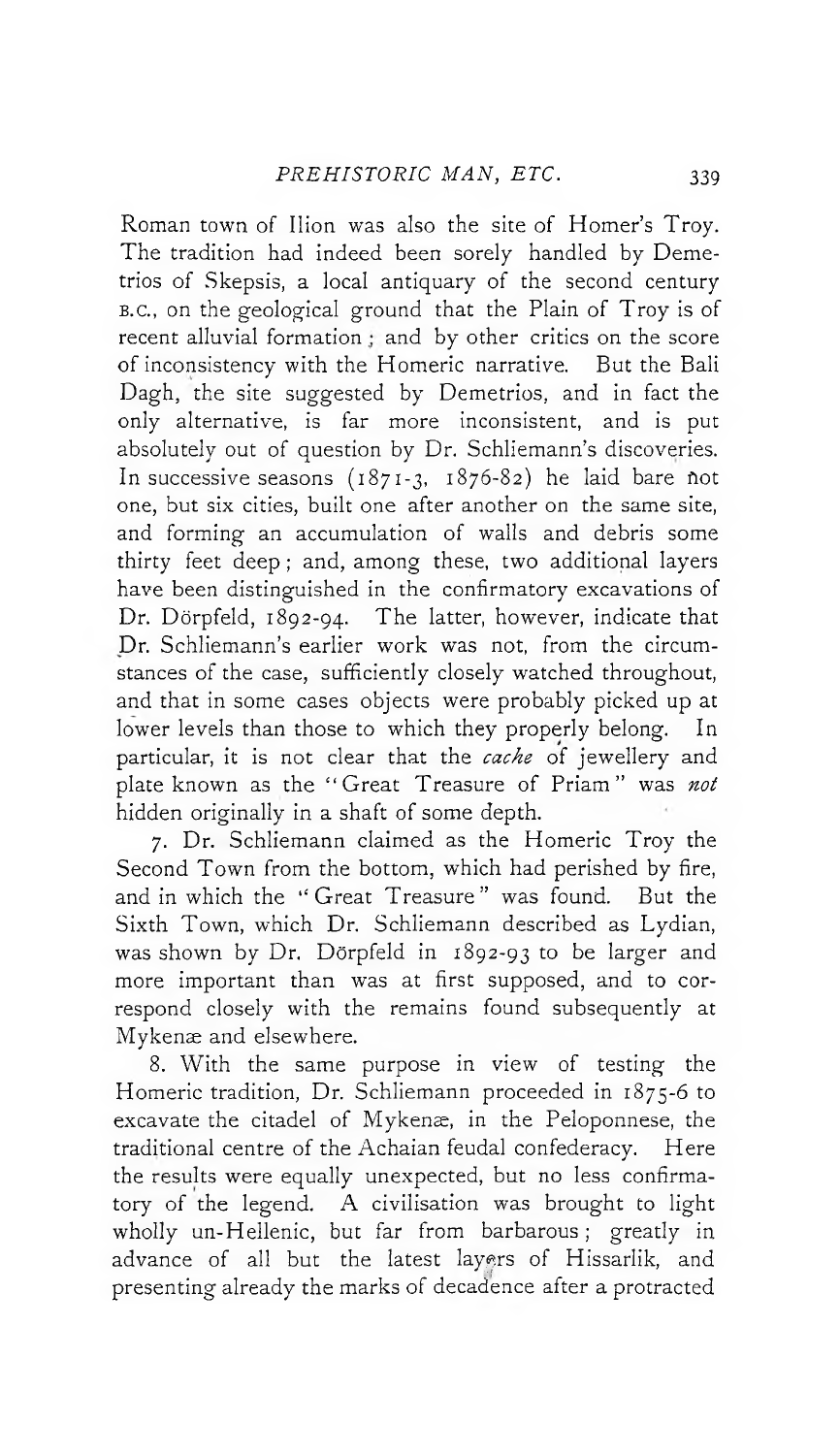career. The pottery, the personal ornaments, and in fact the whole cycle of the art, were at once recognised as identical with those of Ialysos, while the stone-fenced burial-place discovered just within the " Lion Gate" of the citadel, with its six " shaft graves " and their enormous wealth of gold vessels and ornaments, seemed ample confirmation of the legendary wealth of " golden Mykenæ," and was proclaimed, in the first enthusiasm of the discovery, as the tomb of Agamemnon himself. The further researches which have been made almost continuously from 1886 onwards by M. Tsountas for the Greek Archaeological Society have confirmed in all essential points the first general impression, but the discovery of later tombs in the lower quarters of the town has made it possible to trace an order of progress and to extend the limits of the period.

9. Subsequent excavations at Tiryns and Orchomenos by Dr. Schliemann, and on a number of other sites in Greece and the Ægean Islands by the Greek Archaeological Society and the foreign Institutes in Athens, have demonstrated that this civilisation, which has acquired the provisional name of Mykenæan, is widely represented in the Ægean area and especially in its southern part ; that its influence extended over the Central and Eastern Mediterranean from Sicily to Cyprus; that it penetrated, intermittently at all events, into Egypt, where its apparition can be approximately dated, and whence it imported much, and borrowed somewhat, but without losing its own individuality ; and, most striking of all, that, after a long period of apparently continuous maturity, it falls into a sudden decadence ; leaving, to all appearance, just the same gap between itself and the first traces of Hellenic Art, as we have noted already, on the literary side, between the Homeric Age and the beginning of Hellenic History. It should.be further noted, however, that in the last few years many facts have come to light, especially in Attica, in Crete, and, most of all, in Cyprus, which seem to indicate how that gap may eventually be filled. It is from the pottery, almost without exception, that the leading indications have been derived. Fragments of baked clay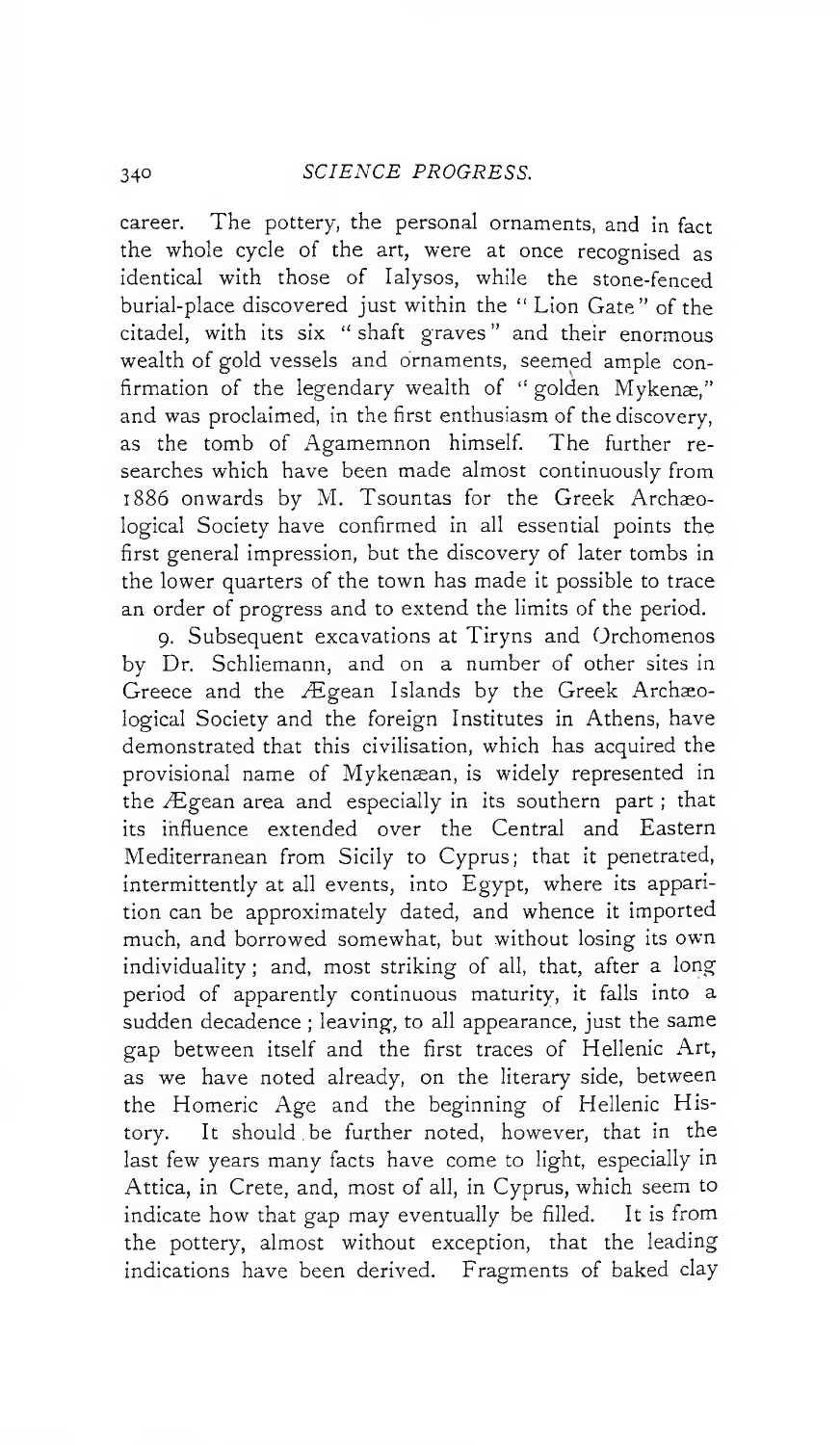are practically indestructible, even though the vessels which they composed have been shattered. Moreover, all the 'unrefined varieties of clay, and many even of the best levigated, present features by which their place of origin may be recognised. Consequently, in this material, modelling and decoration can be perpetuated as in no other way ; and, what is more important, the intrinsic worthlessness of earthenware has often preserved it from the displacement and destruction which almost inevitably overtake objects of gold, bronze, and marble. The resulting preponderance of ceramographic references in the bibliography which follows these notes must therefore be taken as indicating the character of the evidence which is most accessible, and of the method which has actually proved most fruitful : not that the pottery really took so large a place in primitive art as might be inferred from its actual abundance, and its scientific importance.

10. Consequently the study of Early Man in the Ægean has entered within a few years on a new phase, and presents the following problems : (1) To reconstruct in detail the history of the.Mykenaean civilisation; its origin, its character, range and influence, and its decline ; (2) to investigate the causes of that relapse into barbarism, which both literature and archaeology attest; ( $3$ ) to determine the ethnological position of the race, or races, who originated, maintained, and overthrew it, and their relationship with the historic inhabitants of the same area; and  $(4)$  as a special study, to determine the relation in which the Hellenic traditions of the Achaean Age, and the lays in which they were preserved, stand to the civilisation which they certainly seem to commemorate, and which owes its discovery simply to the application to them of a new method of criticism.

## (1) THE FIRST KNOWN CULTURE OF THE EASTERN MEDITERRANEAN.

11. Palæolithic Man seems to have left no traces in the Levant comparable with those in North Europe, or with the plateau and upper-gravel flints of the Nile Valley. But the scarcity of evidence is partly due to the indifference of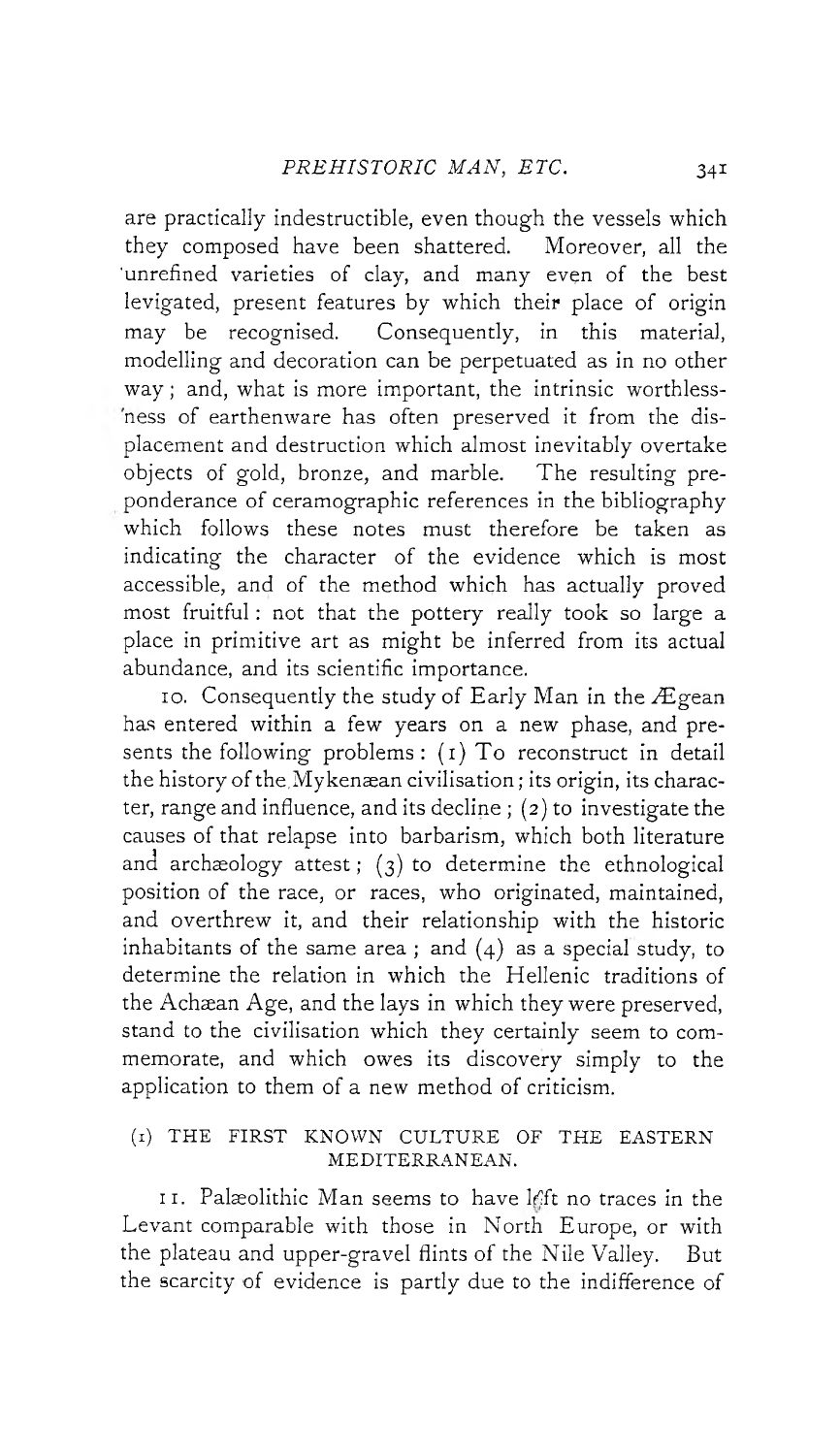the natives to such objects,, and to the almost complete diversion of trained research into more obvious and attractive departments ; partly also to the comparative rarity, except in Egypt, both of workable flints and of the highlevel gravels in which they are usually preserved. From Greece itself only one palaeolithic implement is recorded hitherto; a flint celt from Megalopolis in Arkadia *(Rev.*) Arch., xv., 16 ff.).

12. Neolithic Man, however, can be traced over the whole area. Masses of hard crystalline rock are frequent and accessible, and furnished implements of characteristic types ; short full-bodied celts, more or less markedly conical behind, and ground to a rather obtuse edge. Obsidian was largely exported from Melos and Thera to the neighbouring islands, and to the mainland of Greece, and was worked up at Korinth and on several sites in Attica. Jade of good quality was sent from Asia Minor outwards across the Ægean; but it is not yet clear whether the source of the common green variety is in Asia Minor itself or further east : the jade implements become commoner eastwards, and the finest collection from anysingle neighbourhood is that brought by Mr. D. G. Hogarth in 1894 from Aintab in N. Syria (Ashm. Mus., Oxford).

13. Tombs of this stage of culture have not been found — or sought— in sufficient numbers to justify discussion or to contribute any facts of importance. The necropolis of Psemmetisméno in Cyprus, for example, contains besides typical early Bronze Age tombs a still more primitive class, in which the pottery is exceedingly rude, and the characteristic red-polished ware of the early Bronze Age i's wanting ; but though bronze is absent, no stone implements are present. On the other hand the few tombs recorded as containing stone implements are brought down by their general character well within the Bronze Age.

14. Exception must however be made in favour of the Nile Valley, for Professor Flinders Petrie in 1895 found, at Balias and Nagada, both tombs and villages of an invading race, apparently Libyan, which had brought the art of flint working to unequalled proficiency, and remained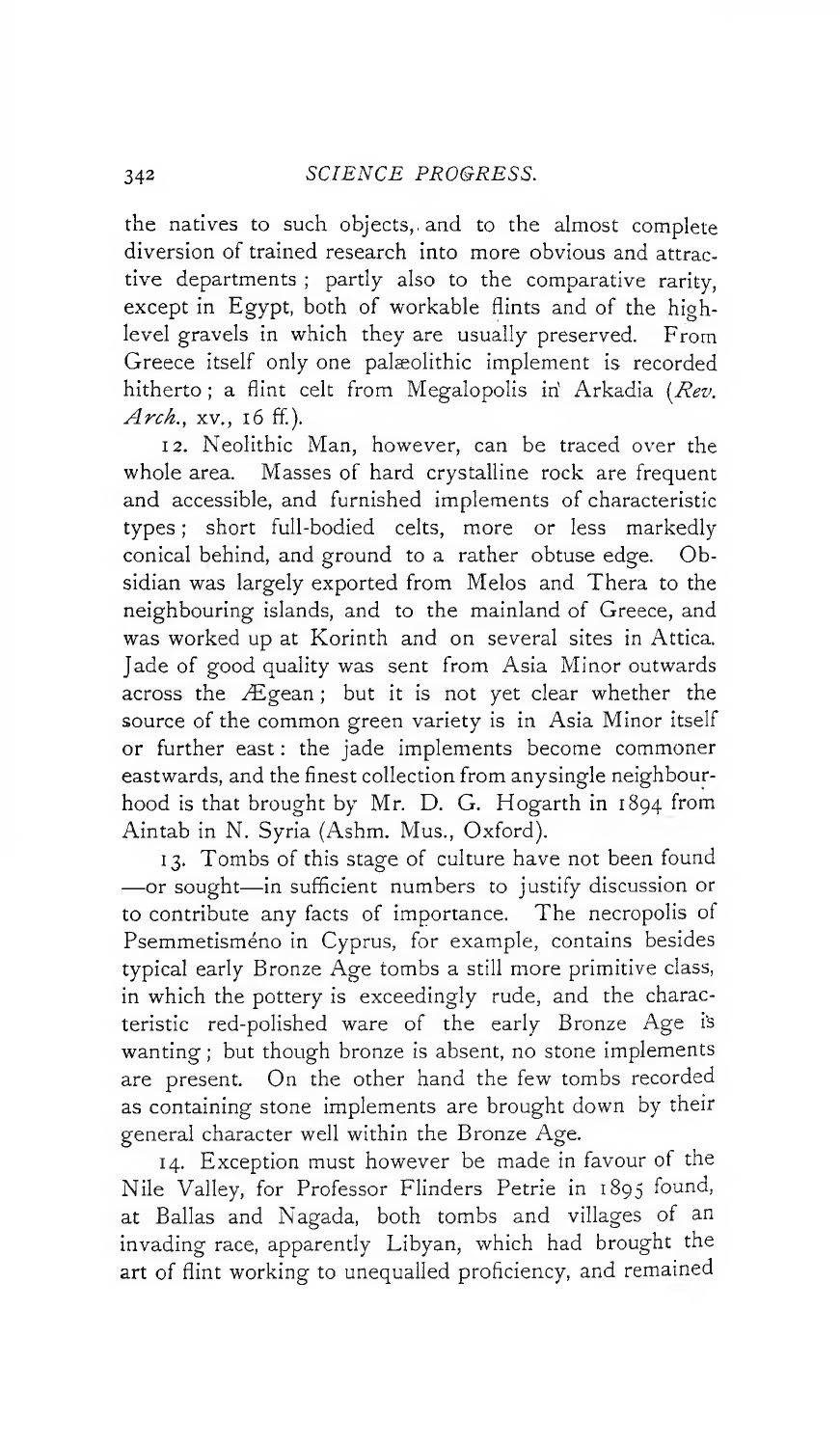almost ignorant of the copper which was already in fairly common use under the Sixth Dynasty, which immediately preceded their irruption into Egypt. But the significance of this discovery and of our very limited knowledge of the Libyan people and their civilisation will be better discussed at a later stage.

15. On the other hand, several Settlements of the Neolithic Age have been examined. Typical is the lowest town of Hissarlik, though it has actually yielded a few simple copper weapons. The implements are of local flint and imported obsidian, of green-stone and allied rocks from the interior of the Troad, and of jade ; some of the common green Anatolian, others of finer yellowish kinds (*cf.* the specimen in Ashm. Mus. attributed to Melos), and one small celt of the pure white variety which is not known to exist native except in China.

16. The fortifications and house walls of the " First City" are of very rough unhewn rubble ; its pottery is of local fabric, made wholly without the use of the potter's wheel, and almost uniformly tinted black by a carbonaceous pigment, intentionally applied and accentuated in the burning ; many of the forms are closely allied to those of the neolithic and early bronze ages in Central Europe, and of the corresponding deposits of Greece and Cyprus. This lowest settlement is separated from the rest by a layer of natural soil, which represents an interval during which the site lay desolate ; it is therefore distinctly older than the succeeding cities. But the advanced and special technique of the Pottery of the First City, and the fact that, on Schliemann's authority, copper implements already occur, indicate the end rather than the beginning of the Neolithic stage ; and the Neolithic evidence from elsewhere is best summarised here, before going further in the series at Hissarlik.

17. Settlements of similar character, but each with its own local peculiarities, occur (1) on an unexcavated site, commanding the Bosphorus as Hissarlik commands the Dardanelles. (2) On the "Kastri" near Achmet-aga in Eubcea, a low hill fortified with earthworks and approached by a hollow way, like the hill camps of the south of England.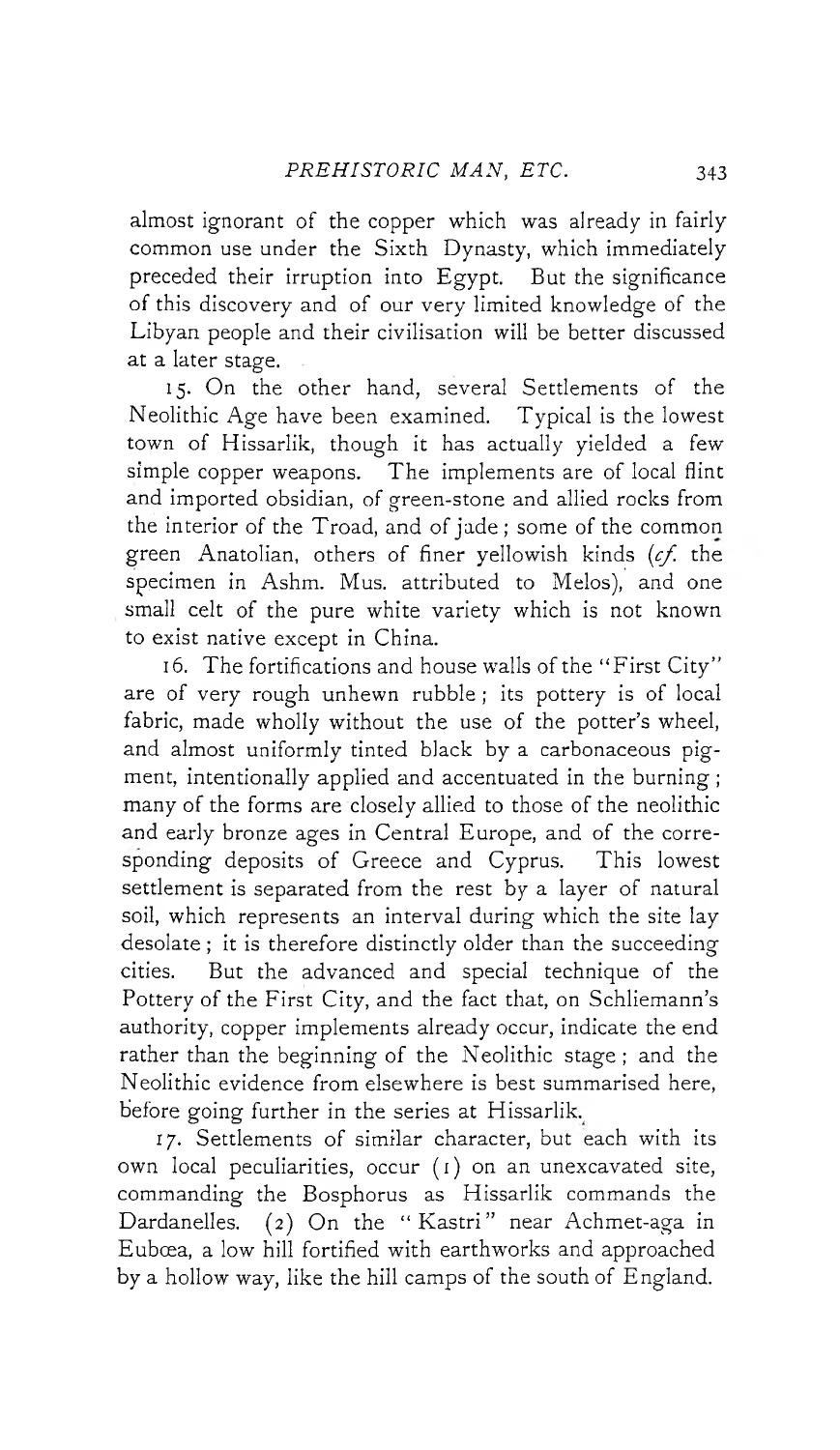(3) Beside Dombrena near Thebes in Central Greece : the site has not been described, but neolithic implements are very frequent : among them is a potter's burnisher of white quartzite (Finlay Coll., 280. Athens). (4) On the Acropolis of Athens many implements and vases were-entirely confused by the levelling of the summit in the fifth century <sup>b</sup> .c. ; on the south side (in the space afterwards known as the  $\pi_k$ <sub>apyikov</sub>) is a layer of neolithic pottery with obsidian flakes and a potter's burnisher,, almost wholly destroyed by the recent excavations, and only preserved where it is left to support the fragmentary walls of the Mykenæan settlement. The material of the pottery is Ilissos mud, not the Kerameikos clay of the Kephissos valley. (5) Beyond the Ilissos, between Hymettos and the sea, the exact site is unknown, potsherds are common on the surface. The many stone heaps in this district seem to have been accumulated from off the fields on to barren spots ; two, opened south-east of Kara in 1895, were quite barren; a tumulus north-east of Kara, surreptitiously opened, contained a Mykenæan interment (Ashm. Mus.). (6) Primitive pottery is common on the west end of the cliff which runs along the coast from New Corinth nearly to the site of Lechaion.

18. The "Second City" of Hissarlik has marked points of similarity with the first, but represents a decided advance, and has notable characteristics of its own.' The walls, great and small, are of better masonry below, and of sun-dried brick above, with bonding courses and terminal uprights (antæ) of timber ; the centre of the fortress is occupied by a " chief's house," consisting of three oblong buildings with portico entrances at one end in a courtyard entered by a covered gateway. The pottery is still of unlevigated clay, and mostly hand-made ; it is no longer blackened as before, but either left as it is, or covered with a red slip, which continues to occur in the layers above ; new and characteristic forms appear, some peculiar, others again common to Central Europe, to the Greek islands or to Cyprus. Stone implements are still in common use, but copper and bronze begin to be frequent though they are still of simple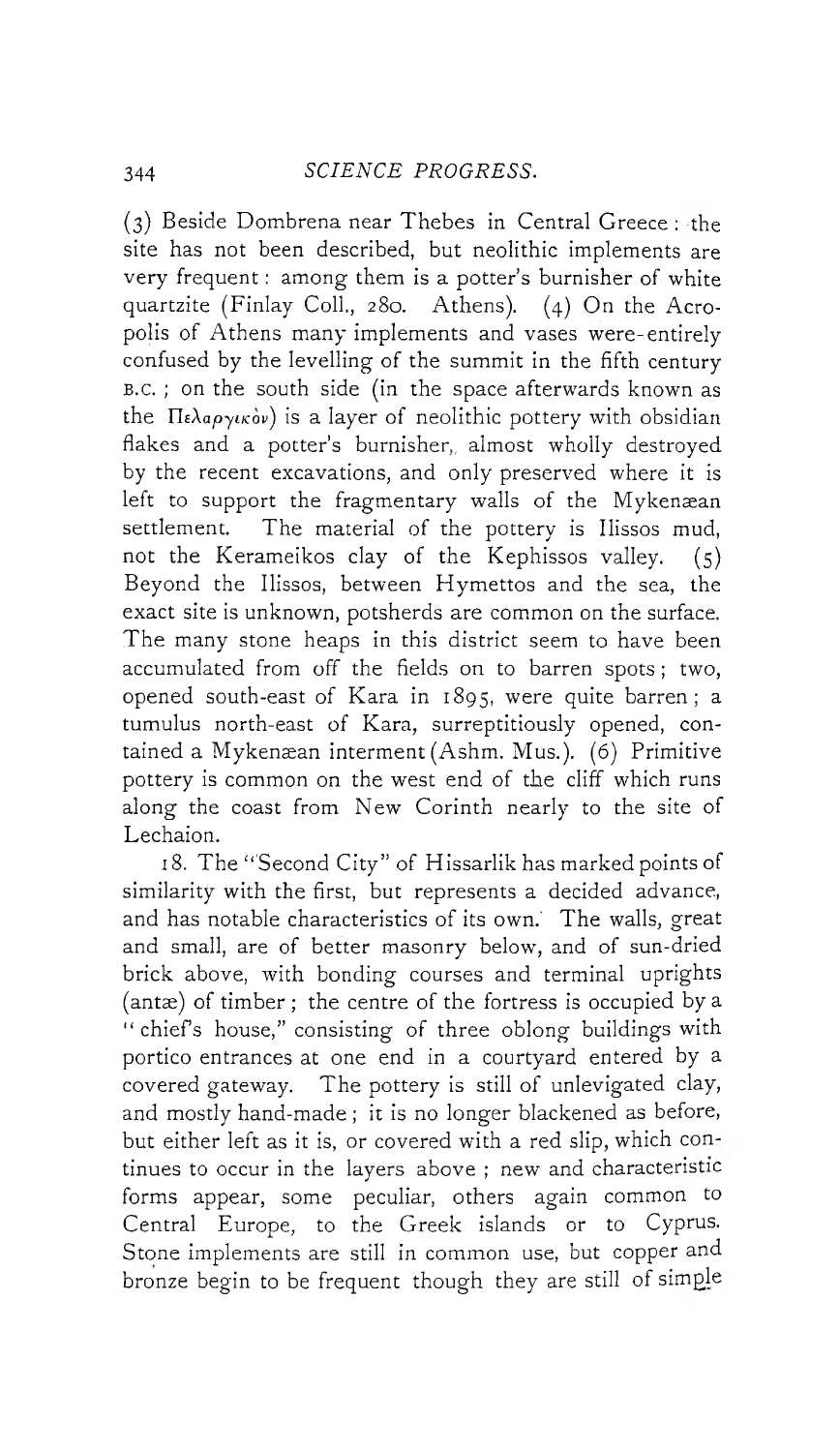types. But the pre-eminent feature of the Second Town is the discovery of more than one buried " Treasure" of gold and silver jewellery and vessels, the latter certainly of local manufacture, for the forms closely correspond with characteristic types of the pottery.

19. The Second Town perished in a general conflagration, and the Third, Fourth and Fifth Towns above it never attained to anything like its magnificence. They mark, however, a gradual advance of civilisation and form a transition, more and more rapid as it proceeds, towards the Sixth Town, a quite distinct and well-marked settlement of " Mykenæan" invaders, in which imported pottery, and native imitations of this, occur alongside of fully developed indigenous forms, which again recall in characteristic details many Central European types. This Sixth Town is the only one which can be even approximately dated chronologically; it is certainly prior to 1000 B.C., and need not be later than 1300; the Fifth and lower settlements must of course necessarily be older than this.

20. It has been already hinted that the " Treasure of Priam " *may* belong to a period somewhat later than the Second Town, though not so late as the sixth or " Mykenæan" Town. Whether this be so or not, we have in the jewellery an early example, perhaps a prototype, of the characteristic gold work of the Mykenæan Age ; but if the "Treasure" is contemporary with the layer in which it was found, the time limit for the whole series at Hissarlik must probably be contracted downwards. In any case we must believe that the earliest civilisation of Hissarlik was not so wholly barbarous as appears at first sight.

21. Imported objects found at Hissarlik indicate a wide range of foreign connections. The fragments of porcelain point to Egypt ; the lapis lazuli axe from a neighbouring site, to Turkestan ; the silver vases probably to the eastern half of Asia Minor ; the types of the bronze implements alike to Cyprus and to the Danube Valley ; and the amber to the shores of the Baltic. This wide commerce does not, of course, imply direct intercourse, but, from its geographical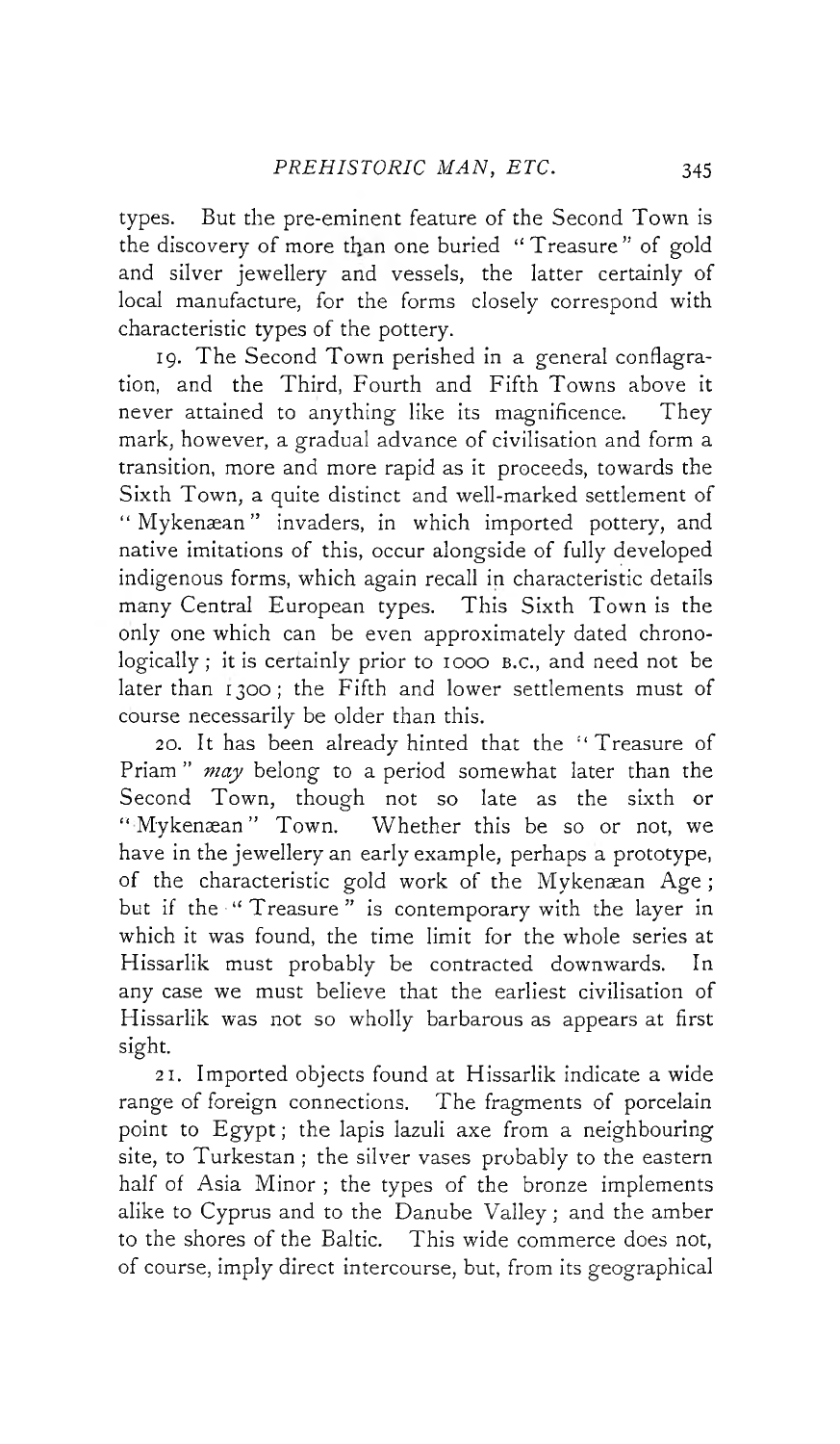position on the Hellespont, Hissarlik must have been a point of convergence for any trade between the East and Europe, and the catalogue of the allies of the Trojans in Iliad II., though it refers to a later period, ranges them (i) up the Hebros Valley into the Balkans, and along (2) the North and (3) the West 'coast of Asia Minor; *i.e*., along three well-known routes of early trade.

22. The metallic objects of Hissarlik are of particular value as links between two principal copper-working areas, Cyprus and Central Europe. The latter really falls beyond our present view, but must be noted— mainly to be rejected— as a possible source of the early Mediterranean Bronze.

23. The use of copper in Cyprus goes back far beyond the point where it can be dated with any certainty, and everything goes to show that, while southwards, namely, in Egypt under the Fourth Dynasty, Cypriote types appear from the first side by side with others which are' probably Sinaitic, northward the same types extend, past Hissarlik, into the Danube Valley, and are imitated and amplified into derivative forms throughout Central Europe ; returning, almost unrecognisable, into the Mediterranean area in the series from Spain, which is clearly not directly derivative, and may be of comparatively late origin.

24. The obvious suggestion that Central Europe may have worked copper independently is met (1) by the comparison of the secondary forms,—*e.g.*, only in Cyprus can the actual synthesis of double-bladed axe heads, by welding two simple ones, be observed ; (2) by the fact that, along with the characteristic and indigenous metallurgy, the ceramic technique of- Cyprus, with red hand-polished surface and incised ornament filled with white earth, can be traced across Asia Minor and into South-eastern Europe ; the red slip as far as Brus in Transylvania; the ornament into the Mondsee of Lower Austria, and the pile-dwellings of Switzerland, becoming ever more mongrel and degenerate as it proceeds.

25. It is important to note that at Hissarlik a return current is already evident ; the pottery and the metal im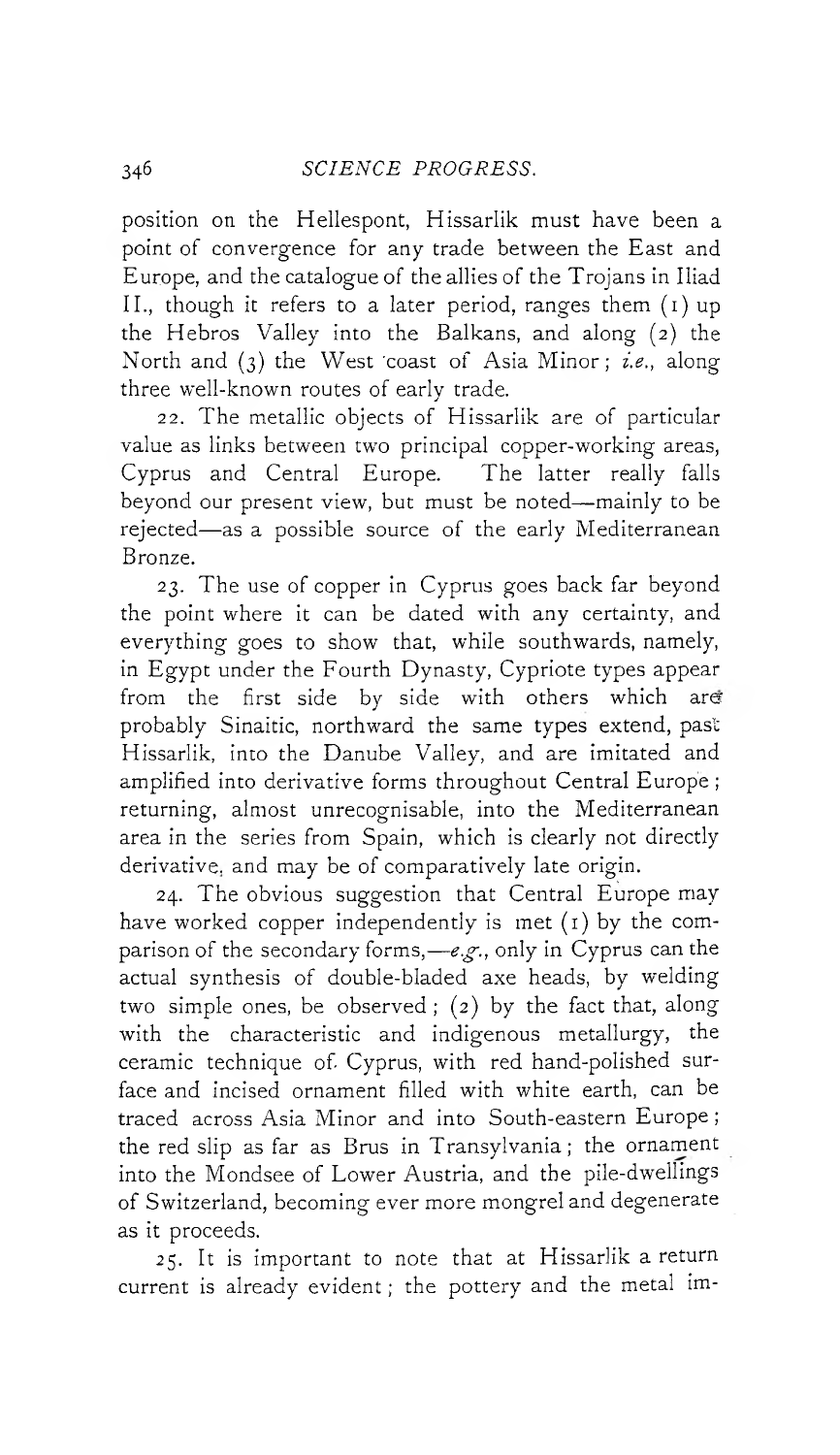plements reproduce European types as well as Cypriote, and this is confirmed, not only by traditional and ethnological considerations, but also by the occurrence, somewhat later, in the Ægean area, not only of frequent ambèr, but of characteristically .Danubian types of bronze implements.

26. The Bronze Age civilisation of Cyprus is, thanks to repeated researches, far more continuously and completely known than any other part of the area. It was undoubtedly of very long duration, and certainly follows that of the Stone Age without change'or break; and it is no exaggeration to say that, until a period between the twelfth and the eighteenth Egyptian Dynasty, Cyprus was in all essential respects in advance, not only of the coasts of Asia Minor and the Ægean, but even of the coast of Syria and Palestine.

27. All the earliest weapons, whether in Cyprus or elsewhere, in Egypt, or the Levant, are of almost pure copper. Tempering is effected, not by alloying with zinc or tin, or, as in the Caucasus, with antimony from the natural double-sulphide ore, but by " under-poling " the copper so as to leave it hard and even brittle from the presence of copper oxide. The same applies to the Egyptian copper weapons of the fourth, fifth, and even sixth Dynasty ; but Egypt, though later on it has important connections with Cyprus, obtained its first copper from the mines of Sinai, and has a set of typical forms peculiar to itself. Cyprus, however, supplied the Syrian coast with copper weapons down at all events to the time of the eighteenth Dynasty. Stone implements are very rarely found in Cyprus, and it is possible that either the island was not reached much before the beginning of the Bronze Age, or that its wealth of copper was discovered at once, and superseded the stone age prematurely. In its earlier stages metallic implements are rare, and the pottery— always made by hand— is covered with a bright red glaze which was polished with a stone or bone rubber (horse teeth were commonly used), and ornamented, if at all, either by incised lines or by pellets of clay rudely modelled after plants, snakes and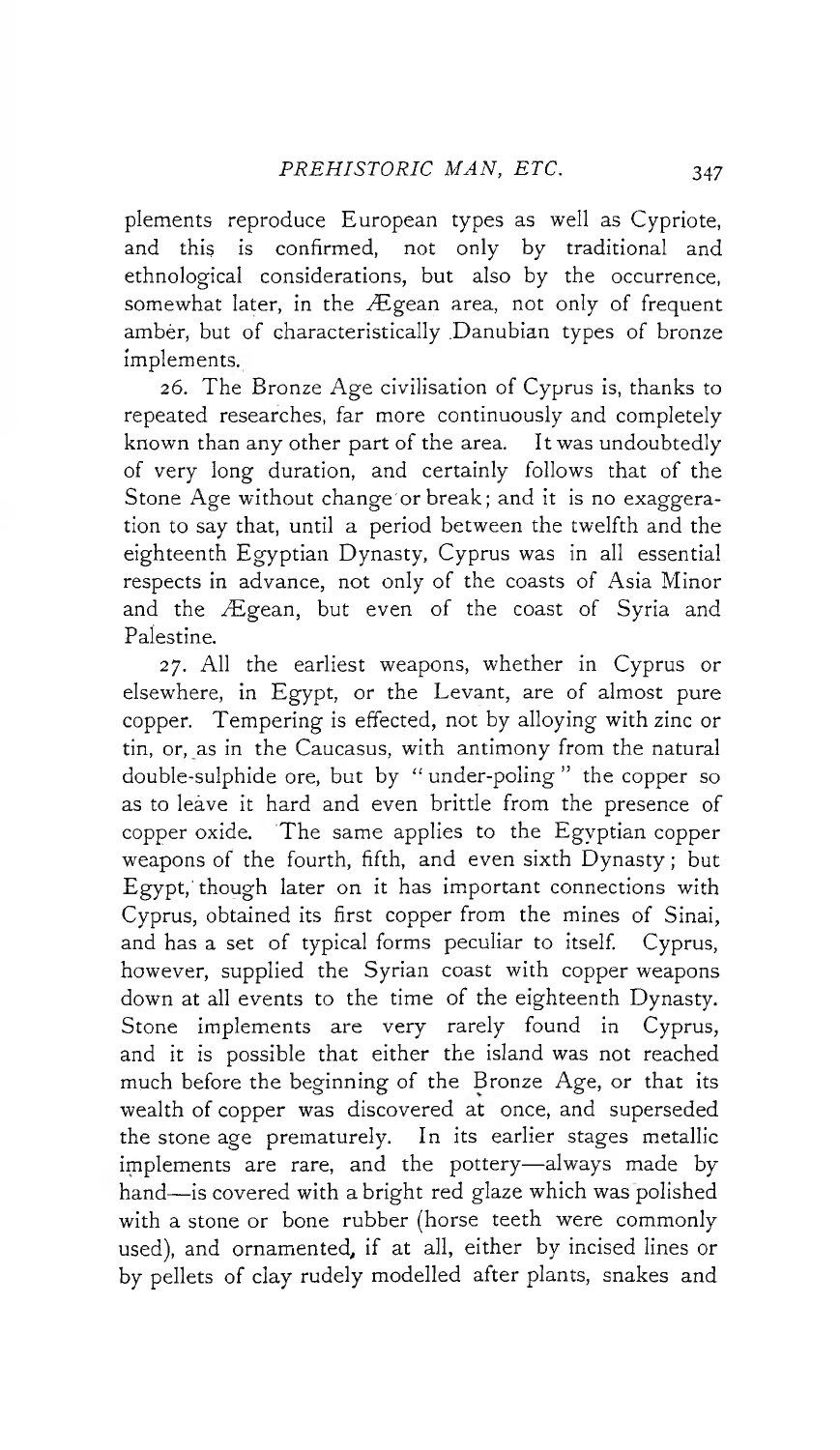horned animals. In its earlier part, therefore, the civilisation, so far as it is known, is peculiarly uniform in character, and displays no trace of foreign influence ; except only that the characteristic red-polished glaze of the pottery, already mentioned, is almost identical with that of the Neolithic Libyan people of Balias-Nagada, and of their " Amorite" kinsfolk in South Palestine. Even here, however, there is no evidence at present of imitation on either side. The strong influence which Cyprus exercised, through its copper trade, over the neighbouring coastland is best illustrated by the discoveries of Dr. Bliss at Tell-el-Hesy, on the coast plain of Palestine (Philistia), some sixteen miles from Gaza. The site consists of an acropolis with eight " Cities " superimposed as at Hissarlik. The mass of the remains represent an indigenous " Amorite" civilisation of low type, related, according to Professor Flinders Petrie, to that of the Libyan invaders of Ballas-Nagada. But bronze appears from the bottom of the series upwards, and iron already in City Four, which with City Three appears to be contemporary with the eighteenth Dynasty and the Mykenæan Age. The bronze types are derivative, partly from Cyprus, partly from Egypt ; and Cypriote importations of the later painted fabrics occur in Cities Two and Three together with native imitations. The red-polished pot fabric of Tell-el-Hesy, however, belongs to the Amorite civilisation, and is not necessarily borrowed from that of Cyprus.

28. In the latter half of the Bronze Age, Cyprus with characteristic conservatism fell for a while slightly behind its neighbours, and began to import ornaments and articles of luxury from Egypt and the Syrian and Cilician coasts. In this stage the red-polished ware tends to deteriorate in colour and finish ; the bronze weapons become more numerous, and contain a higher percentage of tin, and occasionally jewellery of coarse silver-lead, all of native make, is found in the more richly furnished tdmbs. Babylonian cylinders occur rarely as imports, with a multitude of characteristic native cylinders. Egyptian scarabs and porcelain beads are also found rarely ; and with these again a very common variety of coarse crumbly porcelain badly glazed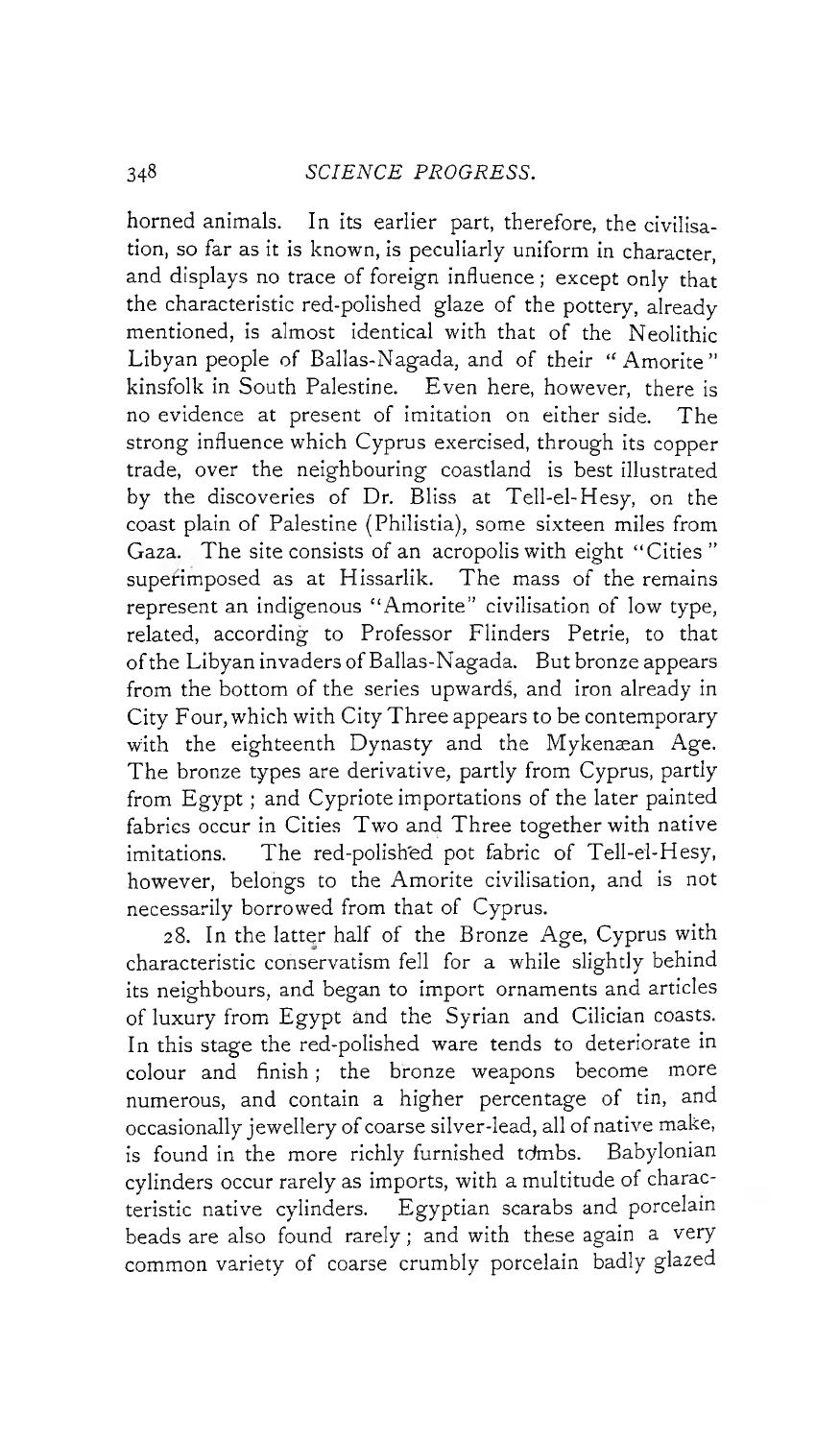with a very faint blue : the pigment was evidently difficult to obtain, and was used but sparingly by the native artist. But meanwhile the discovery of the art of ornamenting the natural surface of clay vessels with an encaustic umber pigment, wherever it may have originated, seems to appear in Cyprus (where umber is extensively worked) at least as early as anywhere else ; first in company with, but later almost wholly superseding, the older mode of incising linear ornaments on a prepared and polished surface.

29. The simply painted pottery is followed, though not immediately, by several other fabrics which, though probably native to Cyprus, are represented in some quantity on Egyptian sites of the twelfth Dynasty and later dates, and also in equivalent layers in the stratified mound of Tell-el-Hesy, in the "Hittite" Sinjirli, and sporadically elsewhere ; one very characteristic variety, with dark body, white chalky slip, and black almost glossy paint, has been found even so far afield as the Island of Thera, the Acropolis of Athens, and the "Sixth City" of Hissarlik.

30. The specimen from Thera was found in company with vases of a distinct and local style ; some still with colourçd surface and incised ornament, others with simple painted patterns. The forms, however, and the whole fabric, are quite distinct from those of Cyprus, and show a graceful freedom which is quite new; though they are clearly derivative from a ceramic of the Hissarlik type. Most important of all, the wholly geometrical and mainly linear ornament which has been hitherto universal is combined with or replaced by a thoroughly and vigorously naturalistic study of animal and vegetable forms, and, in combination with the latter, spiral motives appear, hitherto unknown but destined to a long and eventful career. These naturalistic and curvilinear designs are not only represented on the pottery, but are also frescoed upon the plastered walls of the houses ; they may consequently be taken to be locally characteristic. The settlement at Thera was found beneath a thick bed of volcanic debris, and had evidently been suddenly abandoned ; metallic objects are rare, but this may well be due, as M. Tsountas suggests, to the flight of the inhabitants— for no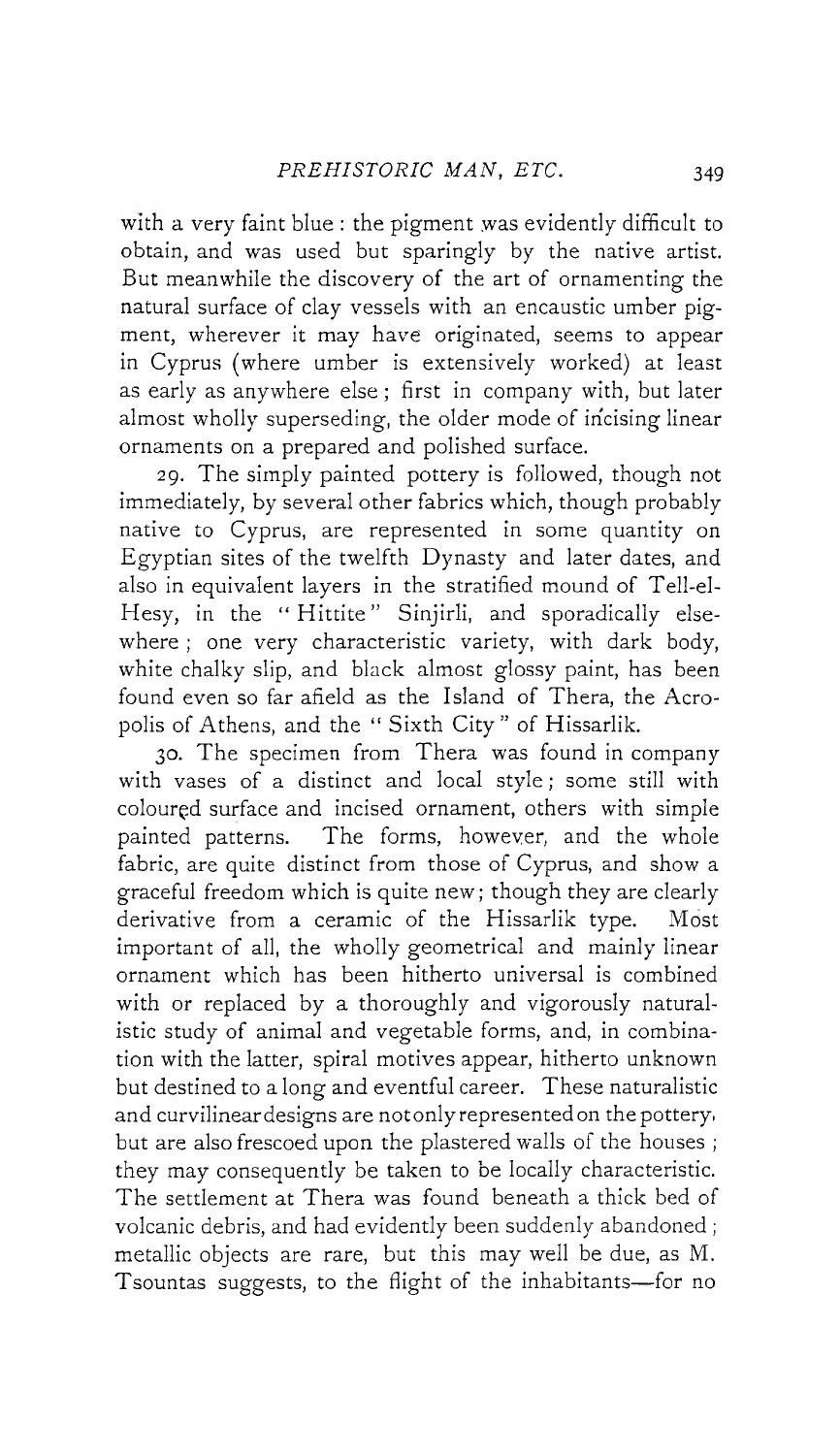skeletons were found ; and a few copper implements and gold ornaments remained to confirm the inference from the pottery as to its position in the series.

- 31. Settlements and tombs of the same character have since been noted in many islands of the Archipelago, especially in Syros, Melos, Antiparos and Amorgos ; and this " Cycladic" type of ornament and general civilisation is not only closely paralleled by the earliest remains at Mykenæ, Tiryns, Athens and elsewhere, but is connected by an almost continuous series with the fully developed art and civilisation of the Mykenæan Age itself.

32. It should be noted that though Cyprus appears to have exported its own manufactures to the Ægean during this period, it was not in a position to influence or direct the Cycladic culture. But still less is there any trace that the younger and more vivacious school reacted at all upon the elder ; this was reserved for the full-grown culture of Mykenæ.

33. It is at this period that the Cretan evidence, though as yet miserably incomplete, becomes of crucial importance. Crete shares, to begin with, the early bronze age civilisation of Hissarlik and Cyprus, resembling the latter more closely ; but it is not till the Cycladic stage is reached that we have more than the most fragmentary evidence. In the Cycladic period and in the succeeding age Crete was almost literally  $i\kappa a\tau \acute{o} \mu \pi o\lambda \iota\varsigma$ , the " island of an hundred cities," and certainly exercised a vigorous and continuous, perhaps even a predominant influence upon Ægean civilisation. At this point the wealth and variety of Cretan decorative art become conspicuous, and a chronological point of the very first importance and a clue to the origin of some characteristic motives are given by the recent demonstration of a frequent and fertile intercourse with Egypt in the time of the twelfth Dynasty. On the one hand, a very peculiar and local fabric of pottery from Kamarais in Crete has been found in twelfth Dynasty layers at Kahun ; on the other, the Cretan types of bronze implements are typically Egyptian, and twelfth Dynasty scarabs were not only frequently imported, but commonly imitated. In fact it is very probably from this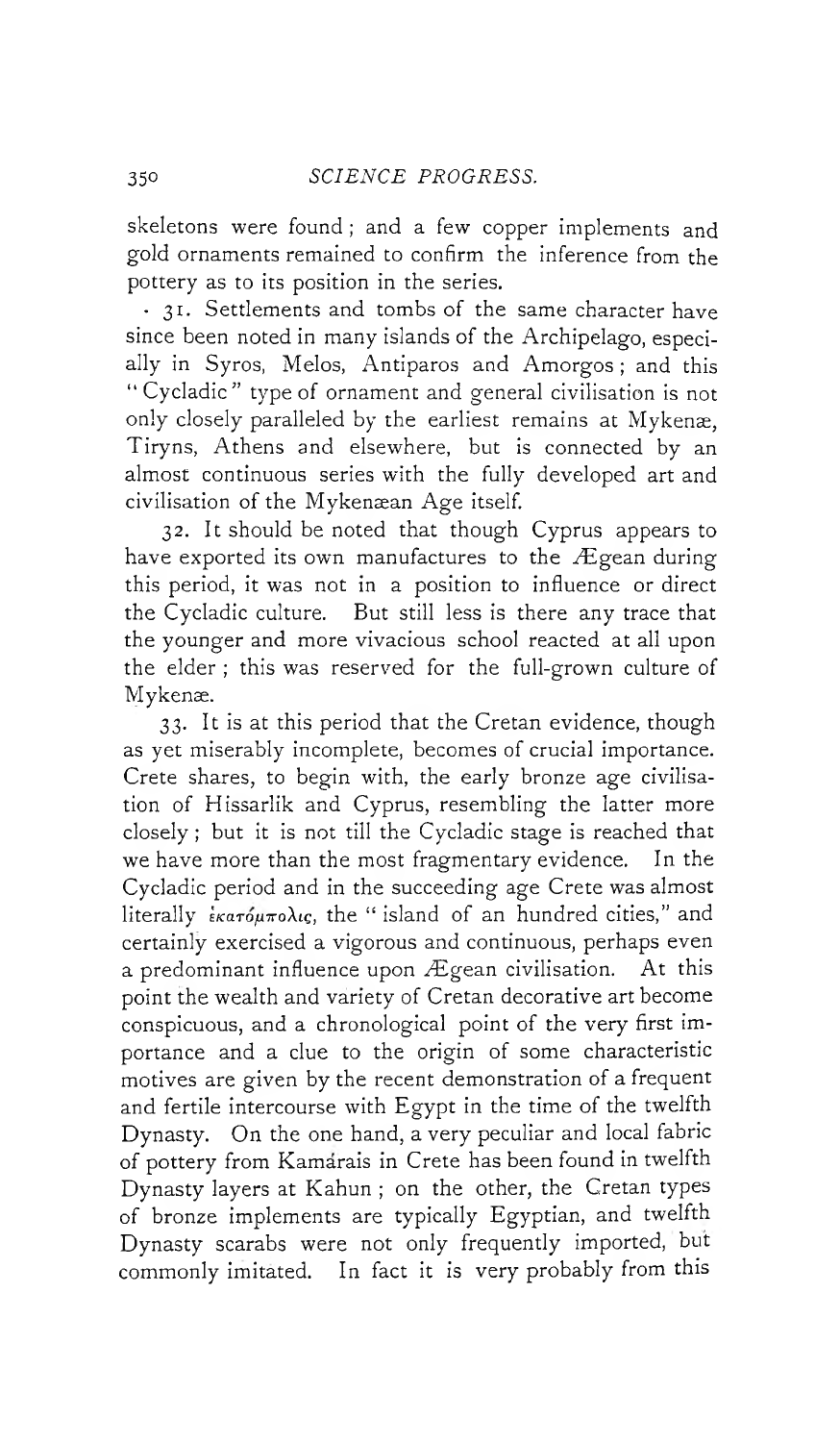quarter that the spiral motives, which are dominant in the Egyptian Art of the twelfth Dynasty, were introduced into the decorative repertory of Ægean art.

34. The seal-stones engraved with Egyptian and derivative spirals are closely associated in Crete with others bearing groups of symbols, more than eighty of which have been recorded, and shown to be hieroglyphic, by Mr. A. J. Evans. They exist in two series, of which the earlier is fully pictorial and naturalistic, the later conventionally abbreviated into linear forms. Some of the former are closely analogous to certain Egyptian, others to certain *"* Hittite " hieroglyphs from Kappadokian monuments; many of the latter are identical with *graffiti* on twelfth-eighteenth Dynasty pottery from Kahun, Tell-el-Hesy and elsewhere, and some are probably prototypes of symbols which persisted in the Phœnician, Greek and Lykian alphabets, and in the Cypriote syllabary. This hieroglyphic system is not confined to Crete, though it is far best represented there as yet ; the pictorial seal-stones are distributed over the Cycladic area ; and two inscriptions in the linear character have been found on vases at Mykenæ. Dr. Kluge, of Magdeburg, believes that he can translate these hieroglyphic inscriptions into a dialect of Greek.

35. We now come to what is, even literally, the Golden Age of the early Mediterranean cycle. " Mykenæan" Art is still best and most completely illustrated by the long series of discoveries in the plain of Argos, which at once revealed its existence, and have given to it a name. The monuments and the civilisation of Mykenæ and Tiryns have been repeatedly, though never yet really adequately, described, and have given rise to the most divergent theories as to their date, their origin, and their relations with what precedes and follows them. The following points are those which are chiefly made clear by the most recent researches.

36. The limits within which Mykenæan sites are distributed may now be defined with some approach to accuracy, and no less the wider area over which Mykenæan civilisation had a living 'influence. With the exception of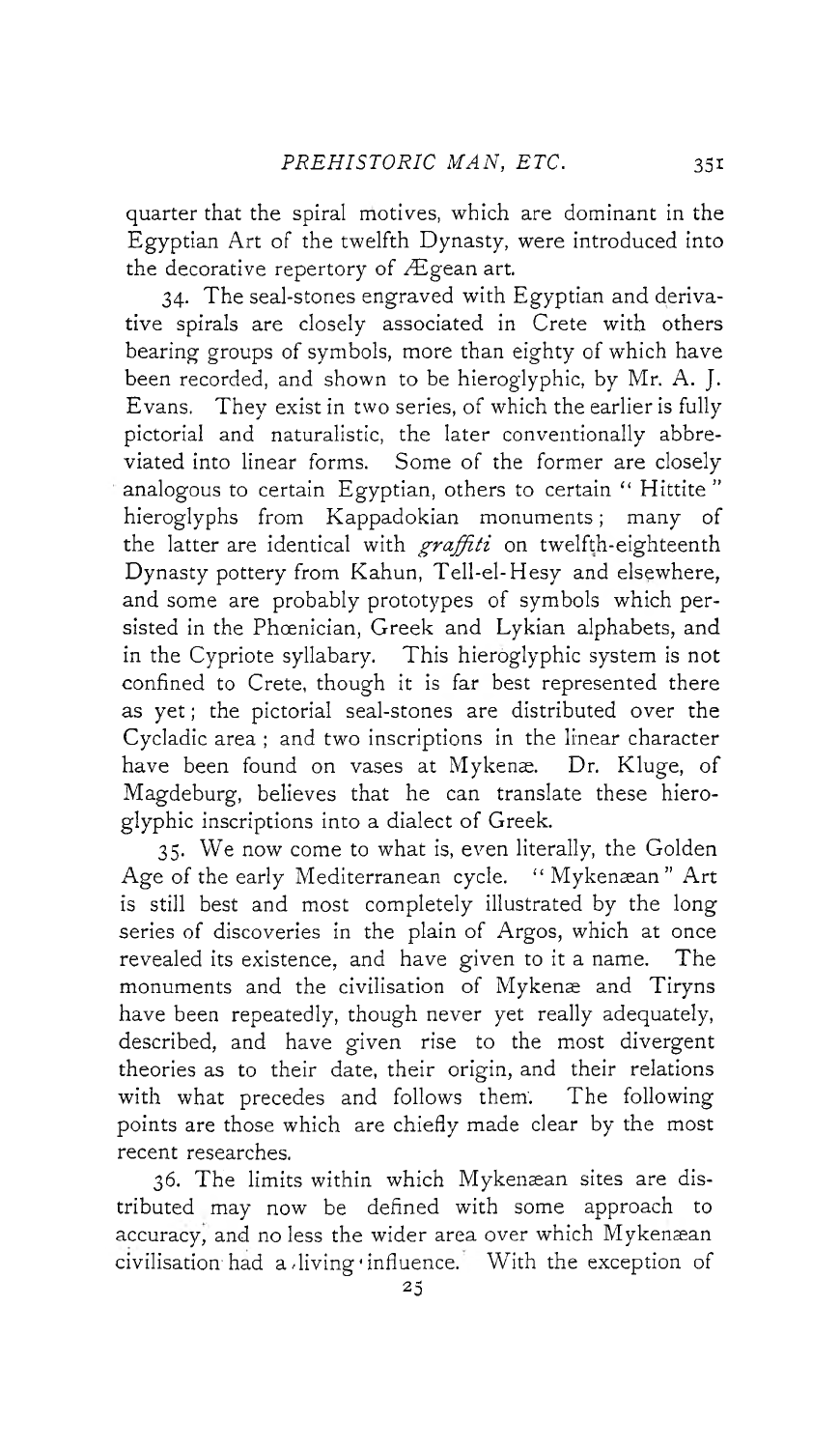the "Sixth City" of Hissarlik no Mykenæan settlement is known on the mainland of Asia Minor. Isolated vases are reported from Pitane in Æolis, from Mylasa in Karia, and from Telmessos in Lykia, and the early necropolis of Termera (Assarlik) near Halikarnassos (Budrum), though of distinctly indigenous character, is strongly influenced, at the very end of the period, by late Mykenæan models from the neighbouring islands. Among the latter, besides the great settlement at Ialysos in Rhodes, every island appears to be represented from Rhodes southwards to Crete, and northwards as far as Patmos. Both in Melos and in Thera Mykenæan settlements are found distinctly superimposed on the Cycladic already mentioned, and others are indicated by isolated finds throughout the Archipelago. On the mainland of Greece, Lakonia is represented by two sites Kampos and Vaphio (Amyhlæ), the latter with a princely " beehive tomb" like those of Mykenæ; Argolis by Mykenæ, the Heraion temple-site, Tiryns, Nauplia, Trœzen, Epidauros, and the islands Kalauria and Ægina; Attica by Athens, Eleusis, Acharnæ (Menidi), Aliki, Kara, Spata, and Thorikos; the rest of Central Greece by Megara, Antikyra, Thebes, Tanagra, Levadia, Orchomenos and several smaller sites in the Kopais marshes; North Greece by Pagasæ (Dimini near Volo) in Thessaly.

37. In the West there are no Mykenæan settlements known further than Kephallenia and Ithaka; but Mykenæan vases occur in domed rock tombs at Syracuse, and there is much indirect evidence of Mykenæan influence on the later Bronze Age style in Sicily and South Italy. Further than this, it is clear that on the Adriatic coast of Italy Mykenæan imports and models determined the character of the later Bronze Age, and that in the transition from Bronze to Iron at Hallstatt in the Tyrol, a definitely Mykenæan strain can be detected. But in both these cases the contact is with later and already quite decadent types, such as are represented in the Lower Town of Mykenæ; in particular fibulæ are always present, and of these the secondary and distinctly Sub-Mykenæan types are only very rarely absent.

38. Eastwards, Mykenæan imports are found frequently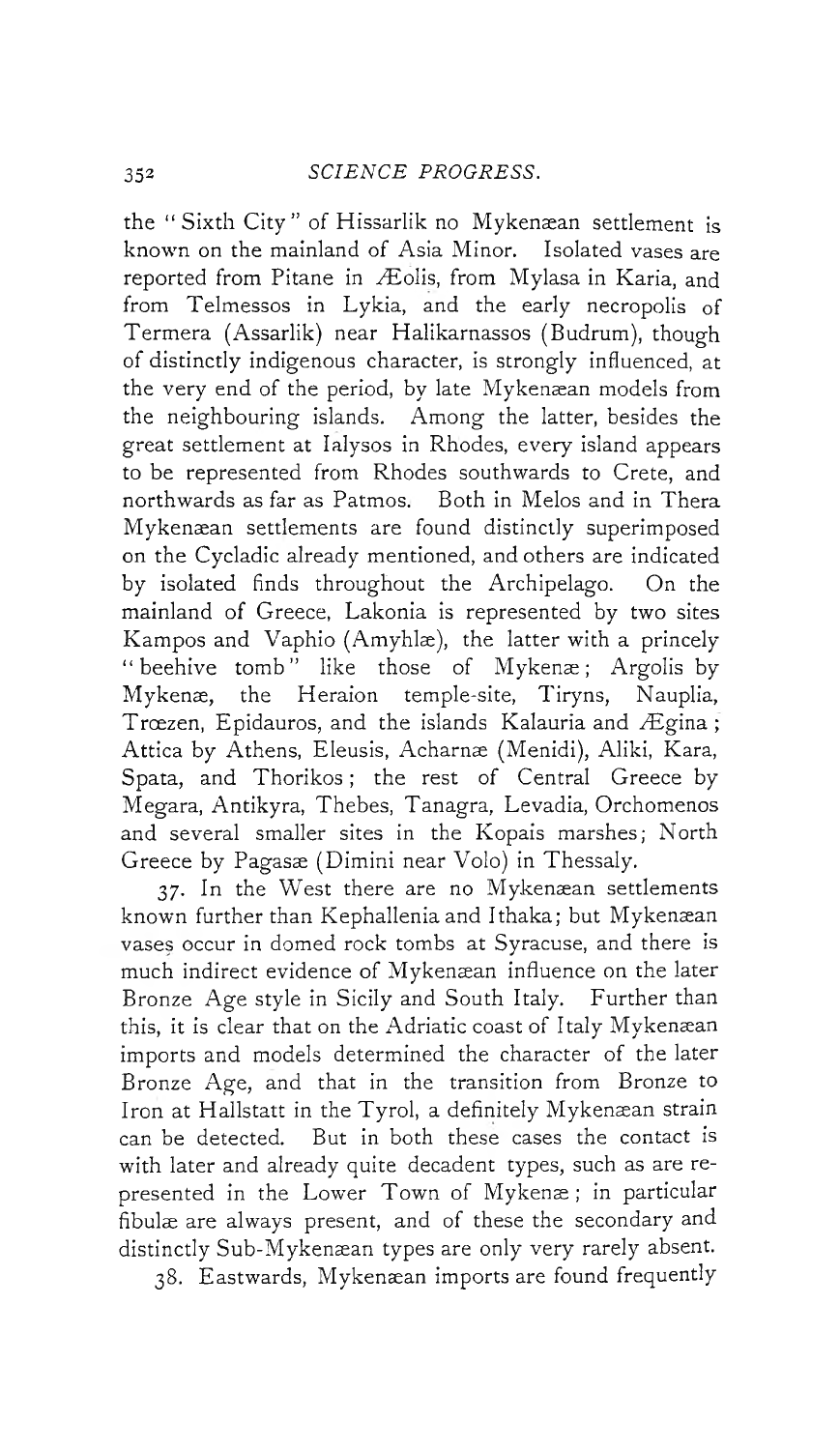in Cyprus, in the latest class of Bronze Age tombs, and give a very distinct character to the necropoleis of Episkopi (Kurion), Enkomi (Salamis), Pyla, Nikolidhes, and Laksha-tu-Riu. Native imitations increase in frequency, and eventually supersede the importations and fix the leading features of the art of the early Iron Age, *e.g.,* at Kuklia (Paphos), Lapathos and Katydata-Linu. In Egypt again, Mykenæan importations are found in great quantity, associated with the later Cypriote fabrics and stimulating copious native imitation in layers of the eighteenth Dynasty at Illahun, Gurob, Tell-el-Amarna. These last finds confirm the date already inferred from the occurrence of eighteenth Dynasty scarabs and porcelain ornaments at Ialysos and at Mykenæ, and fix the general chronology of the Mykenæan Age beyond all question. The contrary opinion, that the Mykenæan civilisation immediately precedes the Orientalising culture of the seventh-sixth centuries, and consequently itself descends as late as the eighth-seventh centuries, has been vigorously urged by a few English students, but has long been abandoned by all who have had first-hand experience of the conditions of discovery. The premature contention that the fortress of Tiryns was Byzantine deserves mention, but is obsolete.

39. It is in Egypt also, moreover, that the first notice occurs of the actual peoples who transmitted the civilisation in question, and this in a peculiarly suggestive connection. In the fifth year of Merenptah (1225) and under Rameses III. ( 1180-1150) the western frontier of Egypt was seriously threatened by a Mediterranean coalition, of which the Libyans were the principal members, but which included under the general description of " the peoples of the isles of the sea " a number of tribes whose names, though much distorted in the Egyptian hieroglyphic records, strongly resemble those of Achaians, Danaans, Ionians, Teucrians, Tuscans or Tyrrhenians, and perhaps Sicilians and Sardinians. Neither these names, of course, nor yet the apparent resemblance of their arms and furniture, as depicted in Egyptian paintings, can give more than a plausible presumption of identity either with historical Ægean races or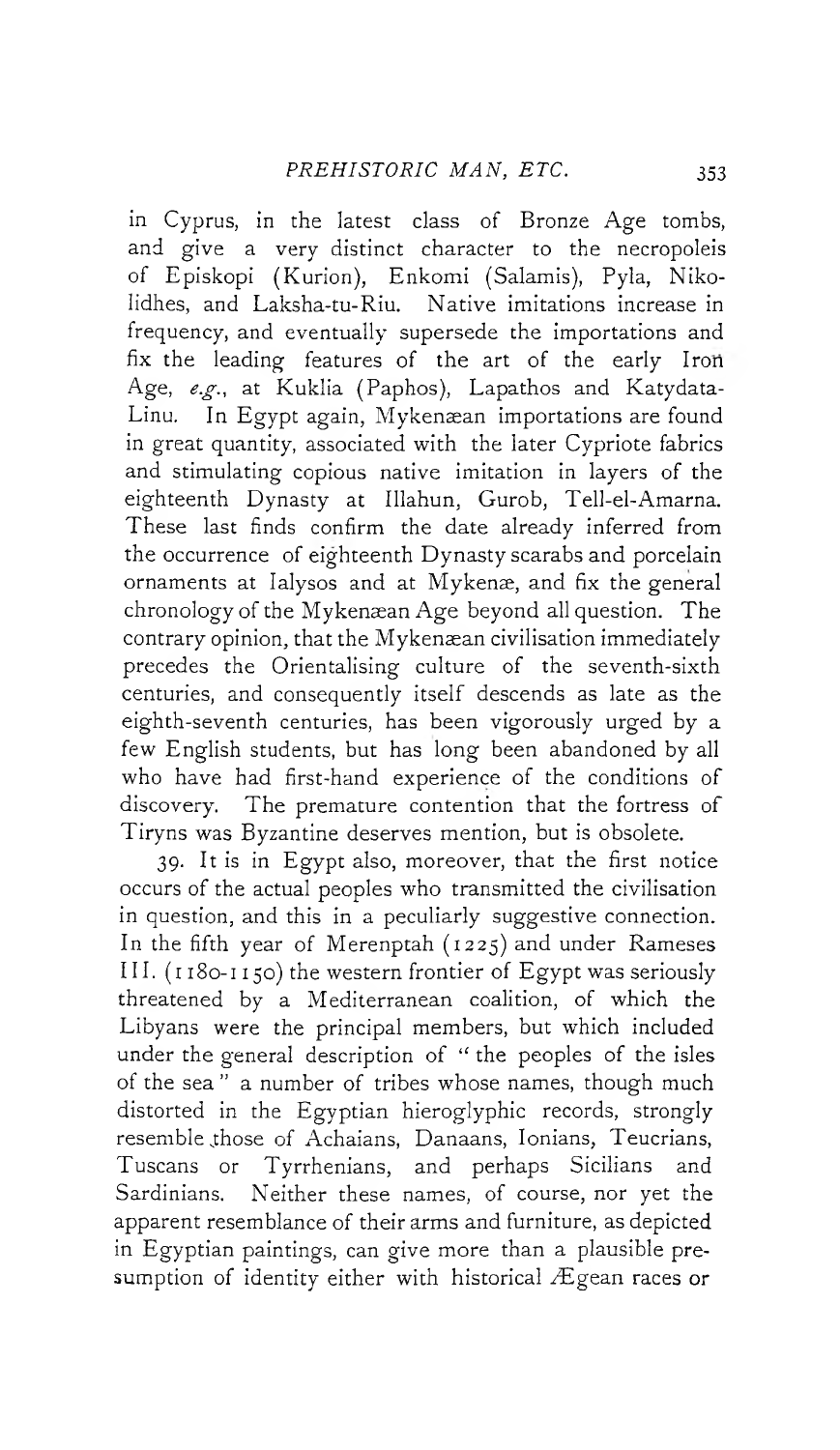with the representatives of Mykenæan civilisation. But the analogies are on all sides so close, that the identification is usually accepted, and that as soon as even the outlines of the history and civilisation of Libya during the Bronze Age are ascertained, we shall be in a position to formulate the real relations which then existed between Libya and the Ægean, and probably also to trace more clearly to its source the very remarkable realistic instinct which distinguishes the art of the Ægean from all contemporary styles.

40. The sudden collapse of the Mykenæan civilisation, which was indicated to begin with, is roughly coincident with the first appearance of Iron in common use in the Levant, and the attempt has been made, though on no direct evidence, to connect the two tendencies. All the facts go to indicate that, so far as the Mediterranean area is concerned at all events, iron makes its appearance first on the Syrian coast, in the period which immediately succeeds the downfall of Egyptian suzerainty in that area under the nineteenth and twentieth Dynasties: *eg.,* at Tell-el-Hesy iron occurs down to the fourth "City"  $($  = eighteenth Dynasty). The ambiguity of the Egyptian allusions under the eighteenth and previous Dynasties makes any earlier date uncertain, and iron has not been actually *found* in Egypt before the twenty-sixth Dynasty, 650 b.c. In Cyprus, where the evidence is completest, and where abundant native ores have certainly been worked from an early period, iron suddenly becomes very common just at the point when Mykenæan vases are ceasing to be imported, but when, on the other hand, Mykenæan conventions have already begun to influence profoundly the native scheme of ornament. At Mykenæ itself iron occurs first as a " precious metal " and in the form of signet rings, at the stage where decadence begins to be rapid, but it is not put to practical uses till the moment where the series breaks off, and the same is the case in other Mykenæan sites in the Ægean ; one iron sword was found in the Vaphio " beehive ".

41. Up the Adriatic again it is with the early fibulæ and quite degenerate Mykenæan art, that iron makes its appear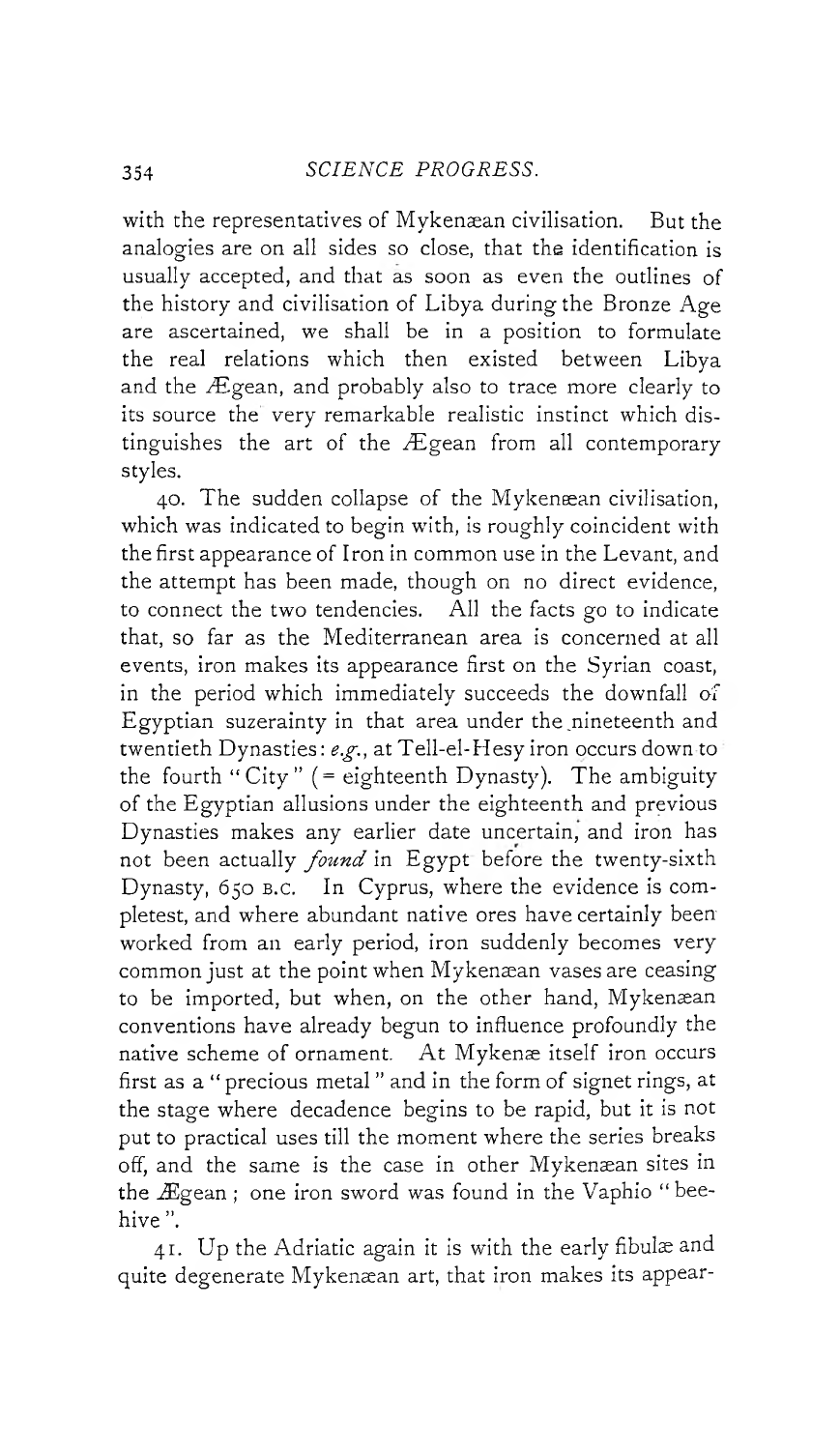ance, at Novilara ; and at Hallstadt ; and here again, both in tradition and among the finds, there is evidence that the metal became established first as an ornamental rarity, and only subsequently as a substitute for bronze.

42. But though in its principal centres Mykenæan civilisation has all the appearance of having been suddenly and violently extinguished, this must not be taken to be universally the case. In Argolis (at Tiryns, and the Heraion), in Attica, and in Melos, for example, there is every reason to believe that the Mykenæan civilisation survives, though in very degenerate phases, into the period when Iron and the characteristic art of the early Iron Age are already well established ; and at Nauplia and the Attic Salamis, and still more in Crete, in Karia, and in Cyprus, the stages may be clearly traced by which, so far as in it lay, the Iron Age took up its inheritance from the Age of Bronze. The nature and the result of this transference are easily summarised.

43. It has been already indicated, firstly, that throughout the Eastern Mediterranean, in fact throughout the whole range of the Mediterranean Early Bronze Culture, the indigenous system of decoration is instinctively rectilinear and geometrical ; secondly, that in the Cycladic area and in the Middle Bronze Age a quite irreconcilable and purely naturalistic and quite heterogeneous impulse appears ; and thirdly, that the fully formed Mykenæan style, when it appears, is, in spite of its far superior technical skill and elegance, already beginning to stagnate in many departments ; the gem-engraving and modelling developing last, and retaining their vigour and elasticity latest ; whereas the ceramic decoration, which appears in its noblest form at Thera and at Kamarais, is the first to exhibit the conventional and mechanical repetition of a shrinking assortment of motives. We may now add, fourthly, that this failure of originality permitted of a recrudescence of the rectilinear instinct which, though overwhelmed for the time by the naturalistic and curvilinear principles, had co-existed with them throughout ; and that both floral and spiral motives, once allowed to repeat themselves without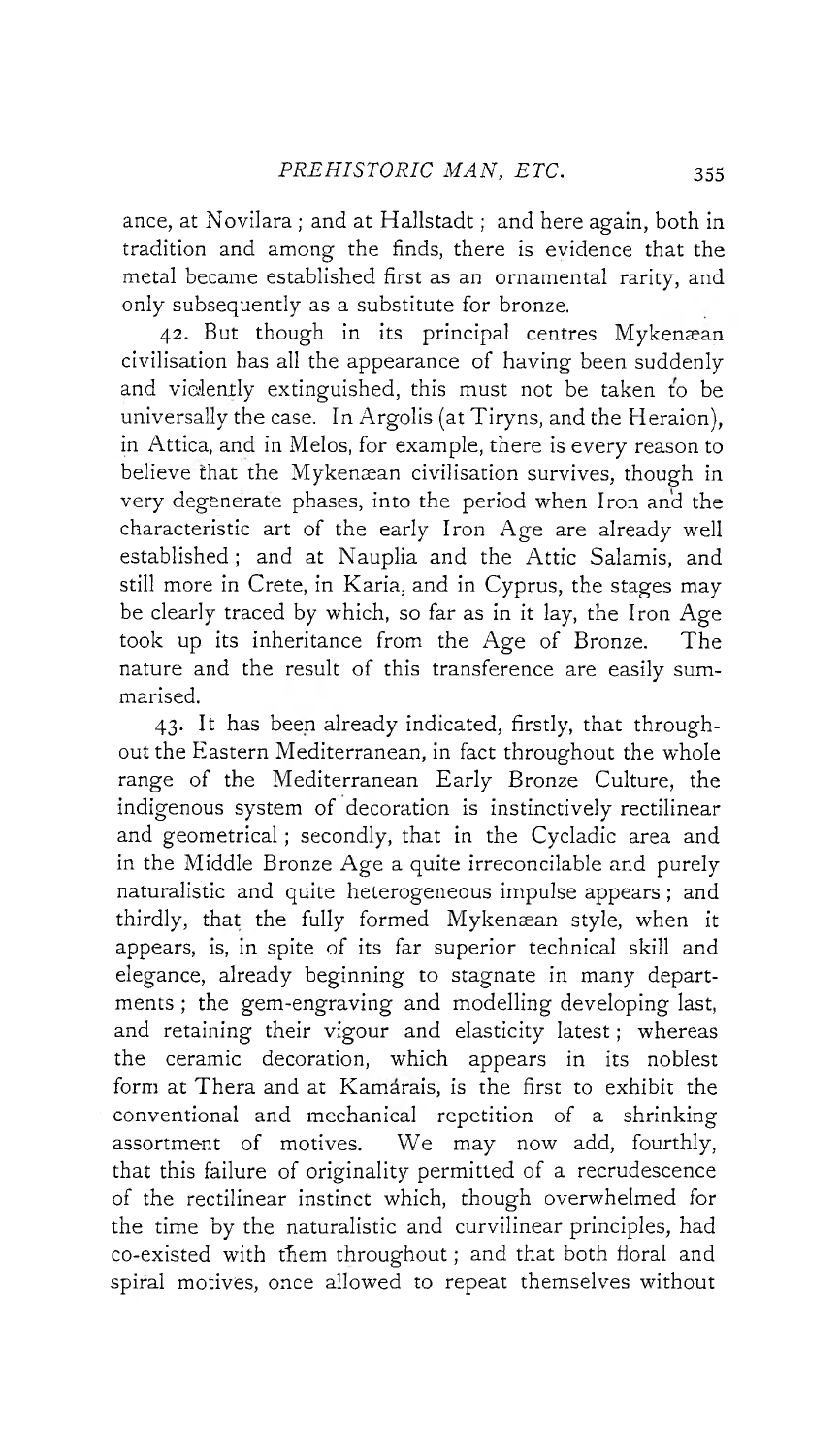reference to their models, are transformed automatically into the latticed triangles and mæanders, which are the commonplaces of rectilinear design.

44. At this point the survey must close, for now, on geometrically engraved tripods, and geometrically painted vases, appear Hellenic inscriptions in alphabetic characters. Borrowed Oriental, and especially Assyrianising, motives intrude themselves into the panels of the rectilinear ornament, and attempts are made, however ineffectual, to represent first animal and then human forms. Now, in the development upward out of the "Dark Age," Hellenic history begins to reckon onward from the Trojan Era and from Olympic and kindred lists ; and Hellenic art no longerforward from the eighteenth, but backward from the twentysixth Dynasty.

#### LEVANTINE ETHNOLOGY, AND SUMMARY *[to follow*).

#### BIBLIOGRAPHY.

*N.B.* The references which follow are grouped under the numbers of the paragraphs of the text. They only indicate the primary researches and theories, and must be compared with the fairly full references in Perrot and Chipiez, *Histoire de l'Art. VI*, La Gréce Prehistorique, 1895, and with the current notices of discoveries scattered throughout M. Salomon Reinach's invaluable " Chroniques d'Orient" published in the *Revue Archceologique,* of which the years 1883-1890 have been republished separately (Paris, Firmin Didot, 1891).

6. Dr. Schliemann's Researches.

SCHLIEMANN. *Ilios.* (German and Englished.), 1881, (French ed., including " Troja "), 1885, (German and English), 1884.

| Atlas Troj. Alterthümer (photographs), 1874. |        |  |
|----------------------------------------------|--------|--|
| $\overline{M}$                               | $-0-0$ |  |

| $Myc$ enæ $,$<br>, ,                            | 1878. |
|-------------------------------------------------|-------|
| Ithaka, etc., $,$<br>$\cdots$                   | 1879. |
| Orchomenos,<br>$\cdot$                          | 1881. |
| Tiryns<br>$\cdot$ ,<br>$\overline{\phantom{a}}$ | 1886. |
|                                                 |       |

SCHUCHHARDT. *Schliemann's Excavations* (German, Leipzig, 1890) ; E; T. Macmillan, 1891.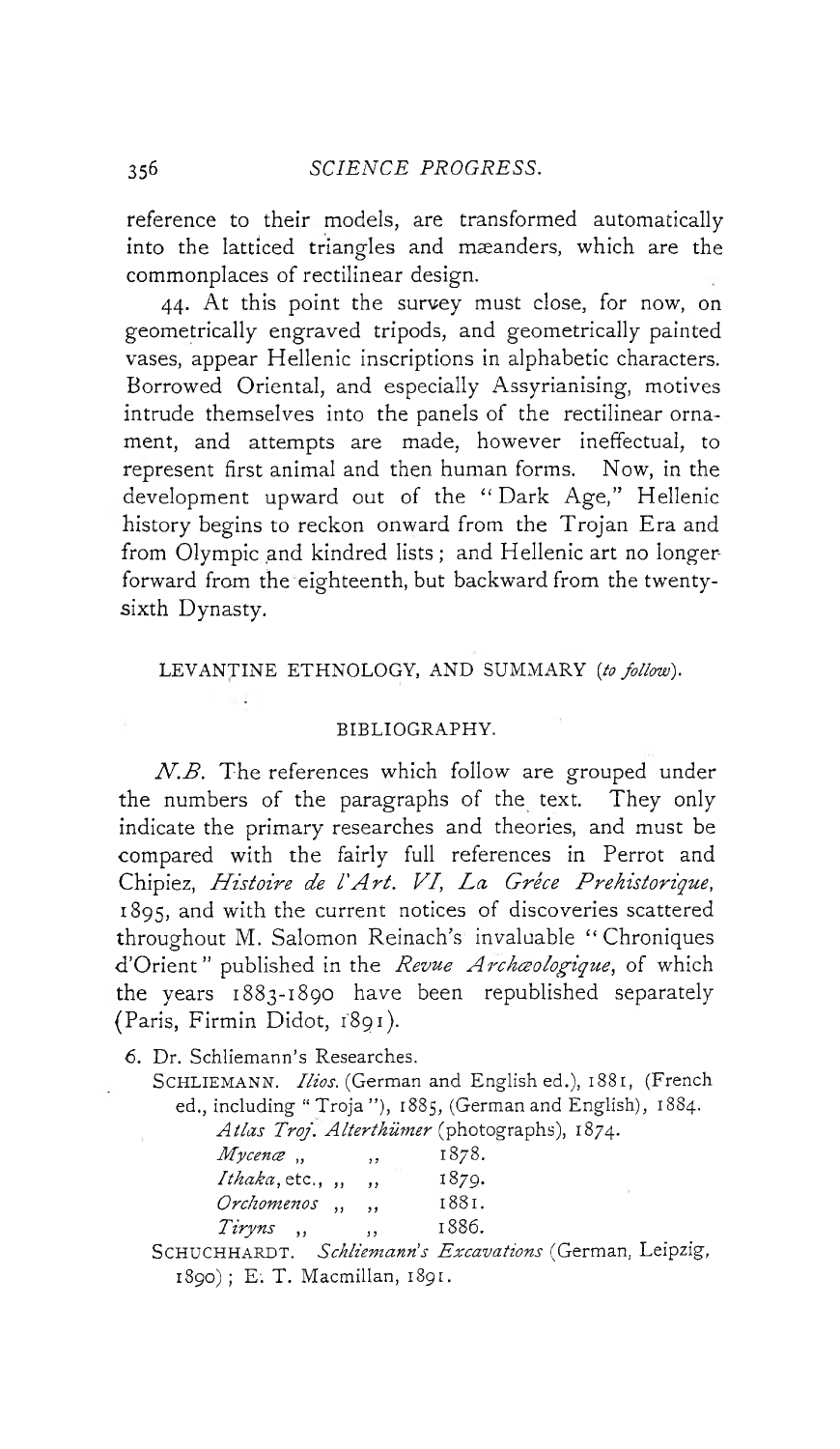- II. The Stone Age. Sp. LAMBROS. 'Ιστορικά Μελετήματα (.*Historical Essays),* ch. i.
	- DUMONT. *Matériaux pour servir à l'histoire primitive de l'homme,* 1872 (Finlay Collection). *Revue Archceologique,* xv., PP- 16-19, 356 ff., xvi., p. 359 (1867).
	- PAPPADOPOULOS. Λιθινή έποχη έν τη Μικρα<sup>'</sup> Ασία (Stone Age in Asia Minor), Smyrna, 1875. Cf. Bulletin des *Correspondances Helléniques,* ii., p. 8, 1876.
	- FlNLAY. *IlapaTrjprja-eis {Observations),* Athens, 1869.
- 13. Psemmatismeno. DÜMMLER. Athenische Mittheilungen, xi., pp. 214-6, 1886.
	- Bronze Age Tombs with Neolithic Implements. At Kurion in Cyprus. *Archives des Missions,* xvii., p. 6. *Cypr. Museum Catalogue*, No. 470 (Oxford, 1896). At *Tiberiopolis* in Phrygia. J. A. R. Munro. *Journ. Roy. Geog. Soc.* (forthcoming).
- 14. Ballas-Nagada. *Catalogue of Exhibits*, University College, London, July, 1895; Academy, 20th April, 16th July, 1895 (Report forthcoming).
- 15'. Jade. SCHLIEMANN (Maskelyne). *Ilios.* (English), p. 240. FISCHER. *Nephrite u. fadeite* . . . *nach ihrer Urgesch. u. Ethnogr. Bedeutung,* Stuttgart, 1875.
	- DAVIES. Geol. Mag., second decade, v., 4, April, 1878.
- 16. Hissarlik, v. § 6, SCHLIEMANN. NORMAND. *La Troie d'Homere* (popular, well illustrated).
- 17. Thymbra. SCHLIEMANN. *Ilios.* s. v. Box-oyuk (Phrygia). *Jahrbuch d. K. Akademie, Berlin*, xi., Ï896. Anzeiger, p. 34. Salonika. *Jahrbuch,* l.c.
	- Thessaly. *Mitth. A th.,* p. 99 ff, 1884.
- 18. Bœotia. *Jahrbuch*, 1895. Anzeiger, p. 32.
	- *J .H .S .,* pp. 54-56, figs. 10-13, 1884.
	- Attica. *M itth. Ath.,* p. 138, fig. 31, 1893. *Jahrbuch*, p. 16, 1893.
- 22ff. MUCH. *Die Kupferzeit in Europa* (second edition), Jena, 1893. NAUE. Die Bronzezeit auf Cypern. *Korresp. Blatt*, p. 124, 1888. VIRCHOW. Zeit. d. Deutsch. Gesellsch. d. Anthrop., xii., 73.
- 27. Copper and Early Bronze with but little Tin. J. H. GLADSTONE. *Proc. Brit. Ass.* (Nottingham), p. 715, 1893. *Trans. Soc. Bibl. Archceology,* xii., pp. 227-234. FLINDERS PETRIE. *£eitschr. f . Ethn.,* p. [477], 1891. BLISS, l.c. Tell-el-Hesy. BLISS. A Mound of Many Cities, 1894.
- 28. Cyprus. SANDWITH. Archæologia, 1877. DÜMMLER. *M itt. Ath.,* xi., 1886. OHNEFALSCH-RICHTER. *Kypros the Bible and Homer*, 1892.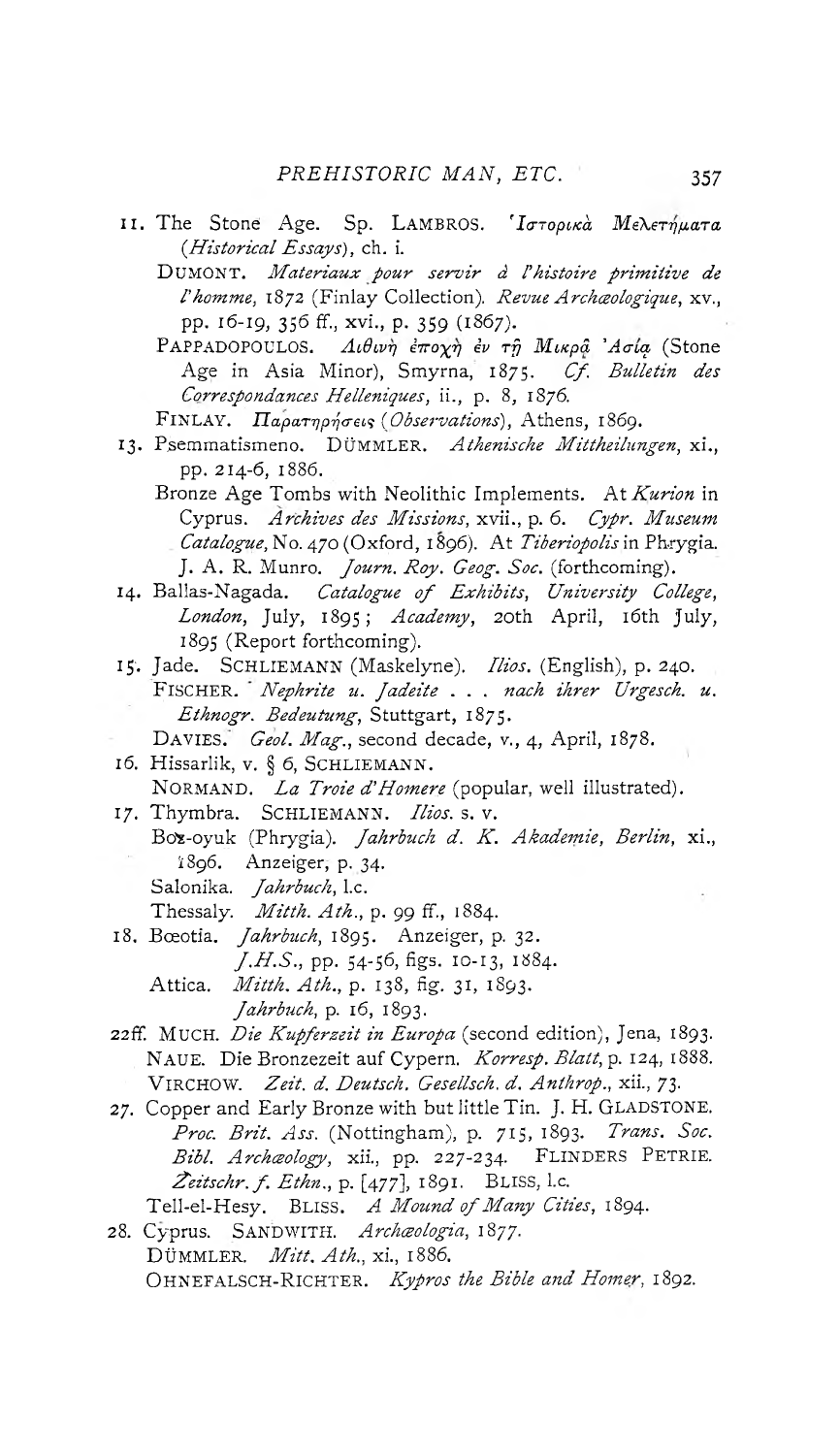MYRES and OHNEFALSCH-RICHTER. Cyprus Museum Catalogue, Oxford. 1896 (in the press).

- 30. Thera. FOUQUÉ. *Santorin. Archives des Missions,* ser. 2, vol. iv.
- 31. Cyclades. DÜMMLER. *M itth. Ath.,* xi., 1886. Antiparos. BENT. *J. H. S.*, x., 1887.
- 33. Crete. A. J. Evans. *Journ. Hellenic Studies*, xiv., pp. 276-372, 1894 (republ. " Cretan Pictographs," etc., Quaritch, 1895).
- 34. Ægean Hieroglyphic System. EVANS, l.c. KLUGE. *Magdeburger Zeitung,* 1896.
- 35. Mykenæan Civilisation in general. *v. Bibliogr.* in PERROT, vi., q.v.
	- TSOUNTAS. *Mυκήναι καλ Μυκ. πολιτισμός* (Mykenæ and Myk. Civilisation), Athens, 1893.
	- TSOUNTAS. *'Eφημερίς 'Αργαιολογική (Journal of Gk. Arch. Soc.),* 1886-1894, passim.
	- PERROT and CHIPIEZ. *Histoire de l'Art*, vi. (la Grèce Prehistorique) (E. T.), 1895.

FURTWÆNGLER u. LŒSCHKE. Myk. Thongefässe, 1879.

- FURTWÆNGLER u. LŒSCHKE. Myk. Vasen, 1886.
- POTTIER. *Vases Antiques du Louvre,* I., p. 181 ff., 1S96.
- HELBIG. La Question Mycénienne. Paris, 1896.
- 36. Mykenæan Sites, Asia Minor :—
	- Hissarlik, " V I." DŒRPFELD. *Troja,* 1893. *Mykenische Vasen,* p. 33. REINACH. *Rev. Arch.,* 1893, i., p. 357. *Rev. Arch.,* 1895, i., p. 113.
		- Pitané (Æolis). PERROT, vi., Fig. 489-91.
		- Lemnos. *Rev. Arch.,* xxvii., 1895, Nov.-Dec. ; *cf.* Smyrna Museum.
	- Telmessos. *M itth. A th.,* xii., pp. 228-230.

Thessaly. WOLTERS. *M itth. A th.,* xiii, p. 262, PI. viii.-xi., 1889. Orchomenos and neighbourhood. SCHLIEMANN, q.v. De RIDDER. *B. C. H.*, p. 137 ff., 1895. Esp. Gha. DE RIDDER. *B . C .H .,q .* 271 ff, 1894. NOACK. *M itth. Ath.,* xix., 1894. Daulis. (*Athens : National Museum),* unpublished.

Antikyra (Phokis). Lolling. *Wolters' Mitth. Ath.*, xiii., p. 267, 1889 (identified with *Medeon).*

- Athens. T soun TAS. *'E* $\phi$ . 'Ap *x*<sub>1</sub>, 1891, p. 27 ff.
	- GRÆF. *Jahrbuch,* 1892. Anzeiger, p. 16 ff.
		- WIDE. *'Aθήναιον*, ii., 1895, 168.
- Eleusis. PHILIOS. *'Ecj>. 'Apx-,* 1889, p. 171.
- Koropi. BRÜCKNER. Mitth. Ath., xvi., p. 200 ff., 18 (identified with *Pallenè).*
- Salamis. (*Athens : National Museum.')*